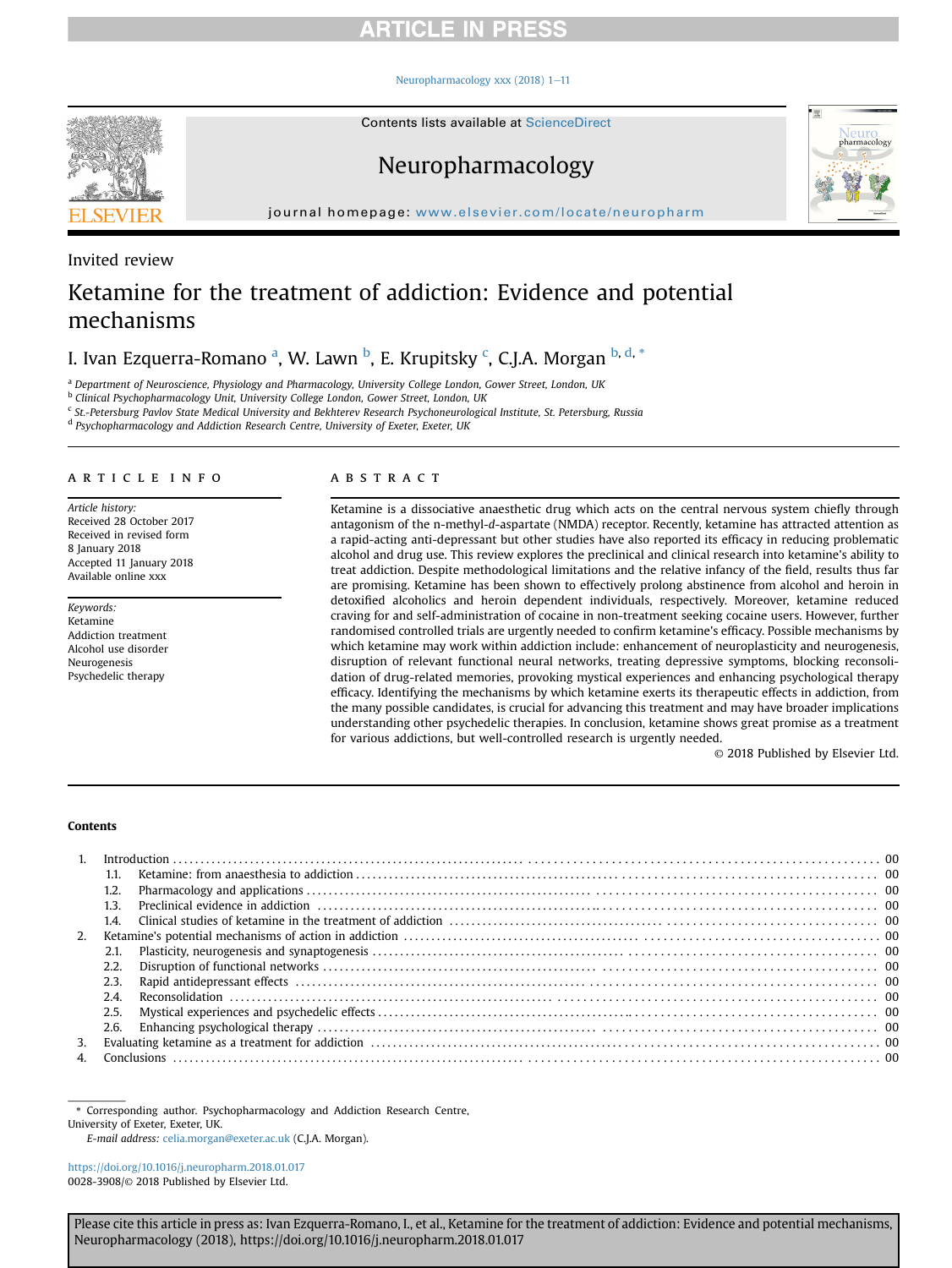1. Ivan Ezquerra-Romano et al. / Neuropharmacology xxx (2018) 1-11

| Conflicts of interest |  |
|-----------------------|--|
|                       |  |
|                       |  |
|                       |  |

## 1. Introduction

Addiction is a chronic relapsing disorder that is characterised by cravings, habitual drug seeking and unpleasant subjective experiences during abstinence ([American Psychiatric Association, 2013;](#page-7-0) [Koob and Volkow, 2010\)](#page-7-0). Despite decades of research into the causes of and treatment for addiction, it continues to be a global problem and is a huge economic burden due to its impact on productivity, health-care costs, and crime ([Wittchen et al., 2011\)](#page-10-0). Around 5% of the world's adult population experience alcohol use disorder ([Gowing et al., 2015\)](#page-8-0). In the U.S., 2.9% of people are dependent on an illicit substance. Furthermore, the leading cause of accidental deaths in the US is drug overdose, with opioids (heroin and prescription opioids) as the most prevalent ([Rudd et al., 2016\)](#page-9-0).

Relapse rates for current therapies range between 40% and 80% at one year post-treatment initiation [\(Mclellan et al., 2000](#page-9-0)). Additionally, both stimulant and cannabis use disorder have no convincing pharmacological treatments to date ([Lingford-Hughes](#page-9-0) [et al., 2012\)](#page-9-0). Existing pharmacological treatments for drug addiction can act as a substitute for the drug of abuse (e.g. methadone for heroin dependence) or can enhance abstinence via other means (e.g. acamprosate for alcohol dependence). However, novel pharmacological treatments are urgently needed to improve abstinence, treat unresponsive patients and deal with substance use disorders with no effective pharmacological treatments. In this review, we explore the potential of ketamine to be used as a treatment for addiction and its possible mechanisms.

#### 1.1. Ketamine: from anaesthesia to addiction

Ketamine belongs to the chemical class of drugs known as arylcyclohexylamines, which were developed by Parke-Davies in its endeavour to find a safe and reliable anaesthetic. The first drug of this kind was phencyclidine (PCP) ([Domino, 2010; Kolp et al., 2014\)](#page-7-0) and ketamine was later synthesised in 1962 by the chemist Calvin L. Stevens as he produced a series of PCP derivatives (ketamine was first called CI-581).

Ketamine has a good safety profile and lacks the major drawback that many other anaesthetics have: respiratory suppression. Therefore, it has been determined by World Health Organisation as an essential medicine, since it is possible to administer it without the oxygen and electricity supply necessary for the administration of many other anaesthetics ([Morgan and Curran, 2012; WHO, 2015\)](#page-9-0). Consequently, it is the only anaesthetic available in many developing countries [\(WHO, 2015](#page-10-0)). Today it is also the most extensively used anaesthetic in veterinary settings, especially in equine medicine [\(Enderle et al., 2008; Peterbauer et al., 2008; Spadavecchia](#page-8-0) [et al., 2002; WSAVA, 2016](#page-8-0)).

In clinical settings, ketamine is normally administered intravenously, where it rapidly induces dissociation, sedation and analgesia. At sub-anaesthetic doses, it can also produce psychedelic experiences ([Constantinou et al., 2010; Domino et al., 1965; Jansen](#page-7-0) [and Sferios, 2001; Kolp et al., 2014; Morgan and Curran, 2012;](#page-7-0) [Sleigh et al., 2014\)](#page-7-0). Well-reported psychological effects of ketamine are: hallucinations, delirium, delusions, confusion, mystical experiences, and at higher doses 'near-death' and 'out-of-body' experiences. These effects are usually considered adverse, being a limiting factor in its worldwide medical use [\(Morgan and Curran,](#page-9-0) [2012](#page-9-0)). However, recreational users find some of these effects appealing. The effects reported that are considered most positiveby users are 'giggliness', 'visual hallucinations', 'out-of body experiences' and 'melting into the surroundings' [\(Morgan and Curran,](#page-9-0) [2012](#page-9-0)).

The characteristic psychosis-like effects induced by ketamine have resulted in its use as pharmacological model of schizophrenia. The first ever ketamine-induced psychedelic experiences were described as 'vivid dreamlike experiences or frank hallucinations' ([Domino et al., 1965\)](#page-8-0). Since then, several researchers have investigated the quality and the nature of the experience induced by ketamine. In 1972, Collier documented that at sub-anaesthetic doses ketamine induces psychedelic experiences with perceptions of floating, feeling disembodied as a soul or a mind, a disconnection from surroundings, journeys to different worlds, and even dying [\(Collier, 1972](#page-7-0)). The effects of ketamine have been utilised as a model of schizophrenia in rats ([Keilhoff et al., 2004\)](#page-8-0) and in healthy humans, for neuroimaging research ([Driesen et al., 2013\)](#page-8-0), and pharmacological research [\(Krystal et al., 2000, 1999, 1998,](#page-8-0) [1994](#page-8-0)).

Researchers have defined four specific stages of ketamineinduced non-ordinary states of consciousness as a function of drug dose ([Jansen and Sferios, 2001; Kolp et al., 2014](#page-8-0)). An empathogenic experience occurs with low sub-psychedelic doses  $(25-50$  mg i.m. shots). The experience is characterised by happiness and an increased awareness of the body and empathy. At medium psychedelic doses  $(75 \text{ mg} - 125 \text{ mg} \text{ i.m.} \text{ shots})$ , people experience out-of-body experiences, meaning that subjects feel a complete separation from one's body ([Kolp et al., 2014\)](#page-8-0). Finally, subjects undergo an ego-dissolving transcendental experience at high doses (150–200 mg i.m. shots). In this state, individuals feel a dissolution of boundaries between the external reality and self and can experience a 'near death' experience ([Jansen and Sferios, 2001\)](#page-8-0).

While its application in clinical settings as an anaesthetic and its study in the scientific community increased, so did its recreational use. In Europe, recreational use was rare until the 1990s when it appeared during the 'rave culture' [\(Morgan and Curran, 2012\)](#page-9-0). Its abuse liability as a recreational drug has led many countries to make ketamine a controlled substance. There is an on-going international debate regarding the optimal legislation for this drug, with China requesting that ketamine be internationally controlled and the WHO recommending against this, due to its importance in medicine, especially in developing countries ([Domino, 2010;](#page-7-0) [Morgan and Curran, 2012; WHO, 2015](#page-7-0)).

## 1.2. Pharmacology and applications

Although ketamine is classically considered a non-competitive N-methyl-D-aspartate (NMDA) receptor antagonist, it is actually a wide ranging pleiotropic molecule that affects a variety of receptors and cellular processes [\(Sleigh et al., 2014\)](#page-9-0). Ketamine blocks nicotinic acetylcholine ion channels ([Lydic and Baghdoyan, 2002;](#page-9-0) [Scheller et al., 1996\)](#page-9-0), increases dopaminergic and noradrenergic neuromodulation and it also acts as a weak agonist of delta and muopioid receptors ([Cai et al., 1997; Kubota et al., 1999; Wang et al.,](#page-7-0) [2012](#page-7-0)). Since ketamine is a lipid-soluble drug, it rapidly crosses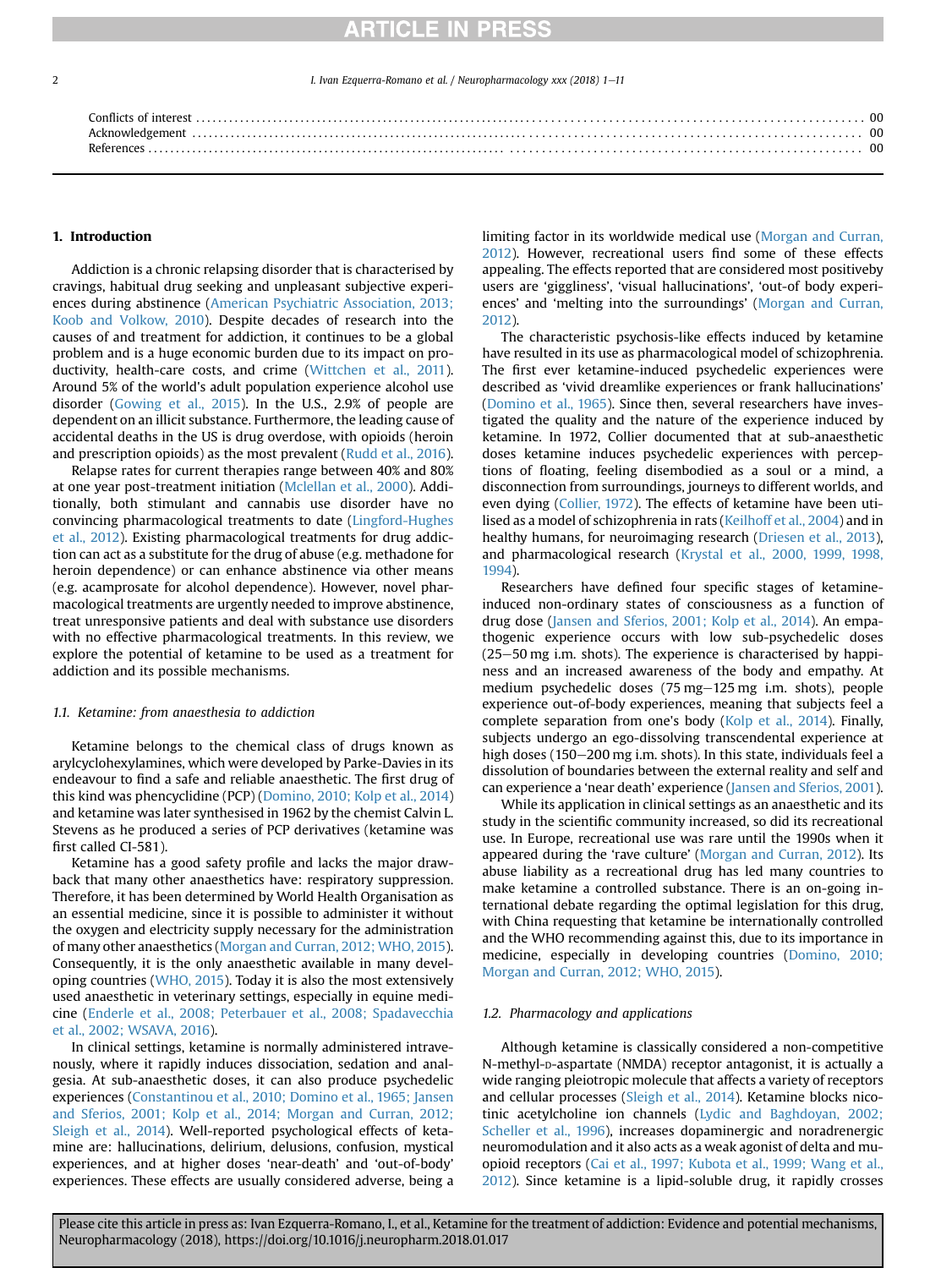the blood-brain barrier, exerting it effects on the CNS within 5 min after injection. Ketamine has a relatively short half-life of  $1-3$  h, so its subjective effects cease quickly after administration stops ([Clements et al., 1982\)](#page-7-0).

Importantly, the molecule has an asymmetric carbon atom; thus, ketamine is a racemate of the two enantiomers: S-ketamine and R-ketamine. S-ketamine has greater affinity for NMDA receptor ([Ebert et al., 1997\)](#page-8-0), but R-ketamine shows more potency and longerlasting anti-depressant effects in animal models [\(Yang et al., 2015;](#page-10-0) [Zhang et al., 2014; Zanos et al., 2016](#page-10-0)). However, S-ketamine produces greater analgesic effects, stronger alterations in hearing and body image, and a more profound reduction in visual acuity [\(Oye](#page-9-0) [et al., 1992](#page-9-0)). Moreover, ketamine is metabolised by the liver into four distinct metabolites: hydroxynorketamine (HNK), dehydronorketamine, hydroxyketamine and norketamine [\(Zanos et al.,](#page-10-0) [2016\)](#page-10-0).

Ketamine is a very effective analgesic which impedes 'wind-up'; a type of neuroplasticity where neurons in the dorsal horn of the spinal cord become hypersensitive ([Sunder et al., 2008](#page-10-0)). It has been used to treat chronic pain syndromes such as fibromyalgia, burns, neuropathic pain, post-herpetic neuralgia and migraine ([Domino,](#page-7-0) [2010; Garg et al., 2012; Huge et al., 2010; O'Hara et al., 2014\)](#page-7-0). For this reason, it is used in human and veterinary medicine for pain management. For instance, post-operative pain relief is reduced with low doses of ketamine before, during and after surgery ([Berti](#page-7-0) [et al., 2009; Canbay et al., 2008; Clarke et al., 2011](#page-7-0)) and it is used as a co-analgesic to potentiate the analgesic effect of opioids ([Carstensen and Møller, 2010; Kurdi et al., 2014](#page-7-0)).

More recently, ketamine has been explored as a treatment for depression. In 2000, a double-blind, placebo-controlled study reported that a single infusion of ketamine resulted in rapid antidepressant effects [\(Berman et al., 2000\)](#page-7-0). This was a breakthrough in psychiatry and more research replicated these results in the following years ([DiazGranados et al., 2010; Sos et al., 2013; Singh](#page-7-0) [et al., 2016; Zarate et al., 2006\)](#page-7-0). These findings stimulated a great deal of psychiatric research into ketamine. Both before and after this major finding in psychiatry, research had been conducted into ketamine as a useful medicine in helping to treat various drug addictions with generally positive results. Our review article will focus on this addiction research.

### 1.3. Preclinical evidence in addiction

Preclinical research on the anti-addictive properties of ketamine is somewhat sparse, however one study compared the effects of memantine and ketamine on ethanol and saccharin drinking ([Sabino et al., 2013](#page-9-0)). Alcohol-preferring rats could self-administer 0.08% weight/volume saccharin, 10% weight/volume ethanol or water. After intraperitoneal administration of either ketamine or memantine, operant responding and motor activity were assessed. A dose of 20 mg/kg of ketamine reduced ethanol administration significantly (33.3% less than vehicle-treated rats) without affecting motor activity and water consumption. Importantly, coadministration of rapamycin blocked ketamine-mediated reduction of alcohol intake, but not that of memantine [\(Sabino et al.,](#page-9-0) [2013\)](#page-9-0). Similarly, ketamine's antidepressant effects are suppressed by rapamycin [\(Li et al., 2010](#page-9-0)).

Addiction is characterised by disruptions in learning and memory. Addicts develop cue-specific responses to drug-related cues. Research has explored the effects of ketamine on the expression of drug related memories. One preclinical study examined the effects of ketamine administration on reconsolidation  $$ where memories are rendered more labile following reactivation of morphine-induced conditioned place preference (CPP) in rats. After morphine CPP was induced, rats were intraperitoneally administered 60 mg/kg of ketamine after being reexposed to the conditioned context or while they were in their home cages. After ketamine administration, preference for morphine decreased significantly in the first retest. Interestingly, after a priming injection of morphine, the suppression of place preference was maintained as measured in a second retest. A control group that did not receive ketamine showed morphine CPP, but preference scores remained high in both retests ([Zhai et al., 2008\)](#page-10-0). This has been interpreted as evidence that ketamine successfully disrupted reconsolidation of the environment-drug memory.

### 1.4. Clinical studies of ketamine in the treatment of addiction

The earliest recorded work using ketamine in the treatment of addiction was that of Salvador Roquet, the controversial psychotherapist, who used the drug, alongside other compounds like LSD in a form of psychotherapy in Mexico between 1964 and 1974 ([Barney, 1977\)](#page-7-0), which ultimately resulted in his incarceration. However, the capacity of ketamine to treat addiction was not investigated scientifically until decades later when [Krupitsky and](#page-8-0) [Grinenko \(1997\),](#page-8-0) published work that reported the use of ketamine to reduce relapse in recently detoxified alcoholics. These published results were a review of 10 years of previous research. The procedure that was investigated was referred to as Ketamine Psychedelic Therapy (KPT) and had been applied since the mid-80s in the former Soviet Union, until ketamine was banned in Russia 1998.

KPT consisted of three stages. The first step was the preparation, during which patients underwent a preliminary psychotherapy session where a psychotherapist discussed with them the content of the psychedelic experience. They were told that under the influence of ketamine, they would view the world symbolically, realise about the negative aspects of alcohol dependence and see the positive sides of sobriety. They were also told that they would become aware of unconscious mental concepts about the negative aspects of their addiction, such as their personal problems and their self-identity. These insights would help them to accept new life values, purposes and meaning of life and in turn  $-$  to overcome their alcoholism. The second stage was the ketamine session in which ketamine was intramuscularly injected and the psychotherapist interacted with the patient. The psychotherapist verbally guided the patient, with the aim of creating new meaning and purpose in life. At moments of highly intense psychedelic experience, the smell of alcohol was introduced to the individuals. The idea was to enhance the negative emotional valence of the thoughts related to alcohol during the session. Finally, group psychotherapy was performed after the session. Patients shared their experiences with others the day after the ketamine session, with the assistance of a therapist. The aim of this session was to help patients integrate insights of psychedelic experience into their lives ([Krupitsky and](#page-8-0) [Grinenko, 1997](#page-8-0)). It is reported that this procedure was used in over 1000 alcoholics with no reported complications [\(Krupitsky,](#page-8-0) [1992\)](#page-8-0).

In [Krupitsky and Grinenko, 1997](#page-8-0) report, relapse rates in a group of recently detoxified alcohol dependent patients undergoing KPT  $(n = 111)$  were compared with another group of alcohol dependent patients who were treated with treatment as usual ( $n = 100$ ). Both groups underwent alcohol detoxification before treatment. After these sessions, the KPT group received an intramuscular injection of ketamine (2.5 mg/kg) along with the corresponding preparation. The control group received 'conventional, standard methods of treatment' in the same hospital. Only 24% of the control group remained abstinent after a year, whereas 66% of the KPT group did not relapse during the same period  $(p < .01)$  [\(Krupitsky and](#page-8-0) [Grinenko, 1997\)](#page-8-0). Thus, there was a profound difference between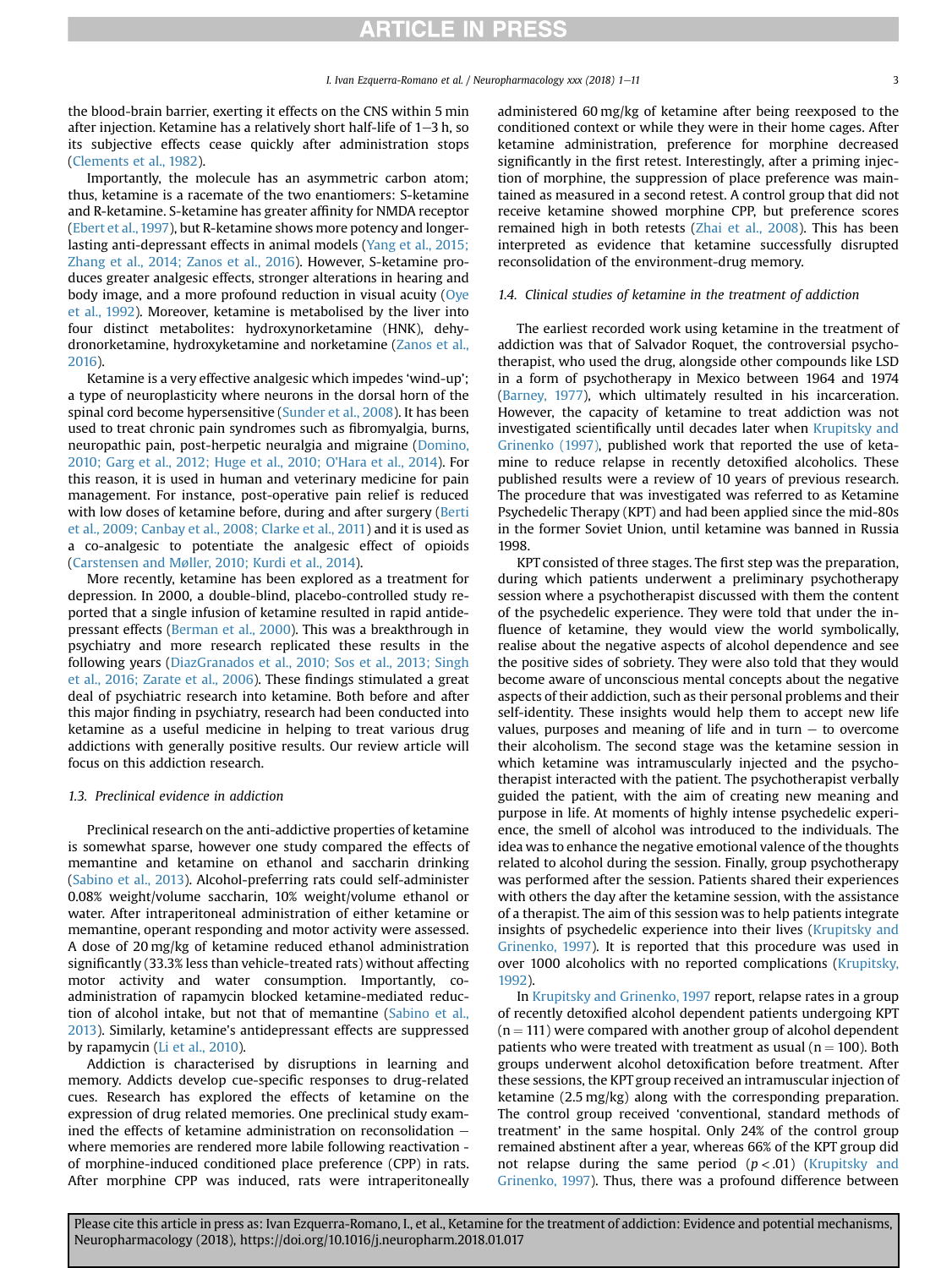the groups, which is suggestive of ketamine's powerful and positive effects in helping to maintain abstinence in alcohol dependent people. However, this study lacked two critical features of modernday, gold-standard clinical trials: randomisation and blinding. Indeed, patients volunteered themselves for the KPT condition and so differences in motivation and willingness to experiment with a novel treatment could have contributed to the results. Furthermore, a placebo drug was not administered to the control group, and the therapies delivered to the groups differed in content. Therefore, simply receiving a drug (i.e. the placebo effect) and the difference in therapy content, could have contributed to the group difference.

In a further study, 70 detoxified heroin-dependent patients were randomised into two KPT groups, who were injected different doses of ketamine, in a double-blind manner [\(Krupitsky et al.,](#page-8-0) [2002](#page-8-0)). One group ( $n = 35$ ) received 0.2 mg/kg i.m. of ketamine, which was considered an active placebo, whereas the experimental group ( $n = 35$ ) received 2.0 mg/kg i.m. After two years, the higher dose of ketamine resulted in a greater rate of abstinence (17% vs 2% abstinent subjects,  $p < .05$ ). Additionally, the experimental group had a larger positive change in nonverbal unconscious emotional attitudes and a greater and longer-lasting reduction in craving for heroin. The authors therefore concluded that effectiveness of ketamine was dose dependent ([Krupitsky et al., 2002](#page-8-0)). This evidence in favor of this conclusion is stronger than the previous study ([Krupitsky and Grinenko, 1997\)](#page-8-0) due to the randomised design of the current experiment. Therefore, it provides good evidence for ketamine's ability to treat heroin dependence. The lack of inactive placebo is one concern because it is feasible that both doses of ketamine might be less effective than an inactive placebo, although this is unlikely given previous positive findings.

In 2007, Krupitsky's lab compared the impact of a single vs three KPT sessions (dose: 2.0 mg/kg, i.m.) [\(Krupitsky et al., 2007](#page-8-0)). Fiftynine detoxified heroin dependent patients first received a KPT session. After this, 6 participants relapsed and abandoned the treatment. The remaining participants were randomised into two groups: one received a further two KPT sessions  $(n = 26)$  in monthly intervals, whereas the other underwent two counseling sessions ( $n = 27$ ) also in monthly intervals. After a year, 50% in the 3-session KPT group remained abstinent compared to 22% in the single KPT ( $p < .05$ ) [\(Krupitsky et al., 2007](#page-8-0)). This clearly demonstrates the superior efficacy of three KPT sessions in comparison to one KPT session, which indicates that the KPT sessions are beneficial. It also suggests that repeated doses of ketamine have a greater impact. Although this study controlled for the psychological effect of therapy by providing two counseling sessions in the control group, it did not include a pharmacological placebo in the control arm. However, it still adds to the evidence that ketamine has a helpful effect in prolonging abstinence in heroin dependent individuals.

In a private psychiatric practice in the US, another psychiatrist has successfully conducted KPT since 1994. He has not only treated patients with drug addiction, but also individuals with other types of addictions (e.g. food addiction) and other psychological disorders. His reported anecdotal, clinical findings are positive, having adhered strictly to the original protocol ([Kolp et al., 2009, 2006](#page-8-0)).

In 2014, 8 cocaine dependent males disinterested in treatment received 3 infusions in a double-blind, cross-over design: 0.41 mg/ kg ketamine, 0.71 mg/kg ketamine, and 2 mg lorazepam (an active benzodiazepine control, which induces mild subjective and anxiolytic effects) [\(Dakwar et al., 2014b](#page-7-0)). Infusions lasted 52 min and were separated by 48 h. Before and after each infusion, motivation to quit cocaine and cue-induced craving were assessed. Relative to the lorazepam, motivation to quit cocaine was enhanced and cueinduced craving for cocaine was reduced by the 0.4 mg/kg ketamine (both  $ps = 0.012$ ), and this latter effect was augmented by the 0.71 mg/kg ketamine dose. During the psychedelic experience, dissociation and mystical-type effects were assessed. As predicted, the higher dose of ketamine led to greater mystical experiences. Strikingly, these mystical-type experiences, but not the dissociative effects, were found to mediate motivation to quit. However, the small non-treatment-seeking sample, the absence of an inactive placebo and the cross-over design, limit the study's implications ([Dakwar et al., 2014b\)](#page-7-0). Having said that, the participants showed a significant reduction in the frequency and amount of cocaine consumed in normal life in the 4 weeks following the experiment, compared to baseline.

The same research group assessed effects of a single infusion of ketamine on cocaine self-administration in the laboratory in 20 non-depressed, cocaine-dependent participants who were unwilling to seek treatment [\(Dakwar et al., 2016](#page-7-0)). In this instance, it was a randomised and crossover design (sessions were separated by 2 weeks). Patients were administered midazolam (0.025 mg/kg) or ketamine intravenously (0.71 mg/kg) over 52 min. The study was designed to evaluate cocaine self-administration, cocaine craving, and cue-induced reactivity. Cocaine self-administration was examined using a cocaine vs. money choice paradigm. The ketamine administration produced a 67% reduction in cocaine choice compared to baseline and substantially fewer cocaine choices were made in the ketamine condition relative to the midazolam condition  $(p < .0001)$ . Furthermore, ketamine significantly reduced craving ( $p < .01$ ) and reactivity ( $p < .05$ ), which are both key contributors in relapse, up to 48 h post infusion. Cocaine use in their normal life was also significantly reduced within the first 3 days following ketamine administration compared to midazolam  $(p < .05)$  and some participants remained abstinent for the entire 2week follow-up ([Dakwar et al., 2016](#page-7-0)).

## 2. Ketamine's potential mechanisms of action in addiction

#### 2.1. Plasticity, neurogenesis and synaptogenesis

Neural plasticity is defined as the cellular and structural reorganisation of the brain. Synaptogenesis is a crucial mechanism for plasticity, since for change to happen within brain circuitry new synapses between neurons must be formed. Surface expression of AMPARs and upregulation of other synaptic proteins are involved in the process of synaptogenesis. Diminished glutamatergic synaptic transmission and reduced plasticity are thought to be associated with addiction ([Kalivas, 2009; Kalivas and Volkow, 2005\)](#page-8-0).

Existing models suggest that ketamine's blockade of NMDA receptors increases synaptogenesis by stimulating protein synthesis and the insertion of AMPA receptors [\(Li et al., 2010\)](#page-9-0). Hence, ketamine's effects help to reverse the glutamatergic changes associated with depression and addiction. The fact that administration of rapamycin (an mTOR antagonist) blocks both the ketamineinduced reduction in alcohol intake ([Sabino et al., 2013\)](#page-9-0) and the antidepressant effects ([Li et al., 2010\)](#page-9-0) suggests that the underlying mechanism of both effects might be the same: synaptogenesis. Moreover, a previous study showed that ketamine's metabolites, (R,S)-norketamine and (2S,6S)-HNK, contribute to ketaminemediated increase of mTOR signalling both in vivo in rats and in vitro [\(Paul et al., 2014](#page-9-0)). Therefore, this represents a mechanism by which ketamine could redress an imbalance in addiction.

However, subsequent work casts doubt upon this possible mechanism. [Zanos et al. \(2016\)](#page-10-0) assessed the behavioural effects of (2R,6R)-HNK, a metabolite of ketamine, on mice in the forced-swim and learned helplessness tests  $-$  animal models of depression. They also assessed this metabolite's effects on NMDA and AMPA currents in slices of the rats' hippocampi as well as the expression of mTOR,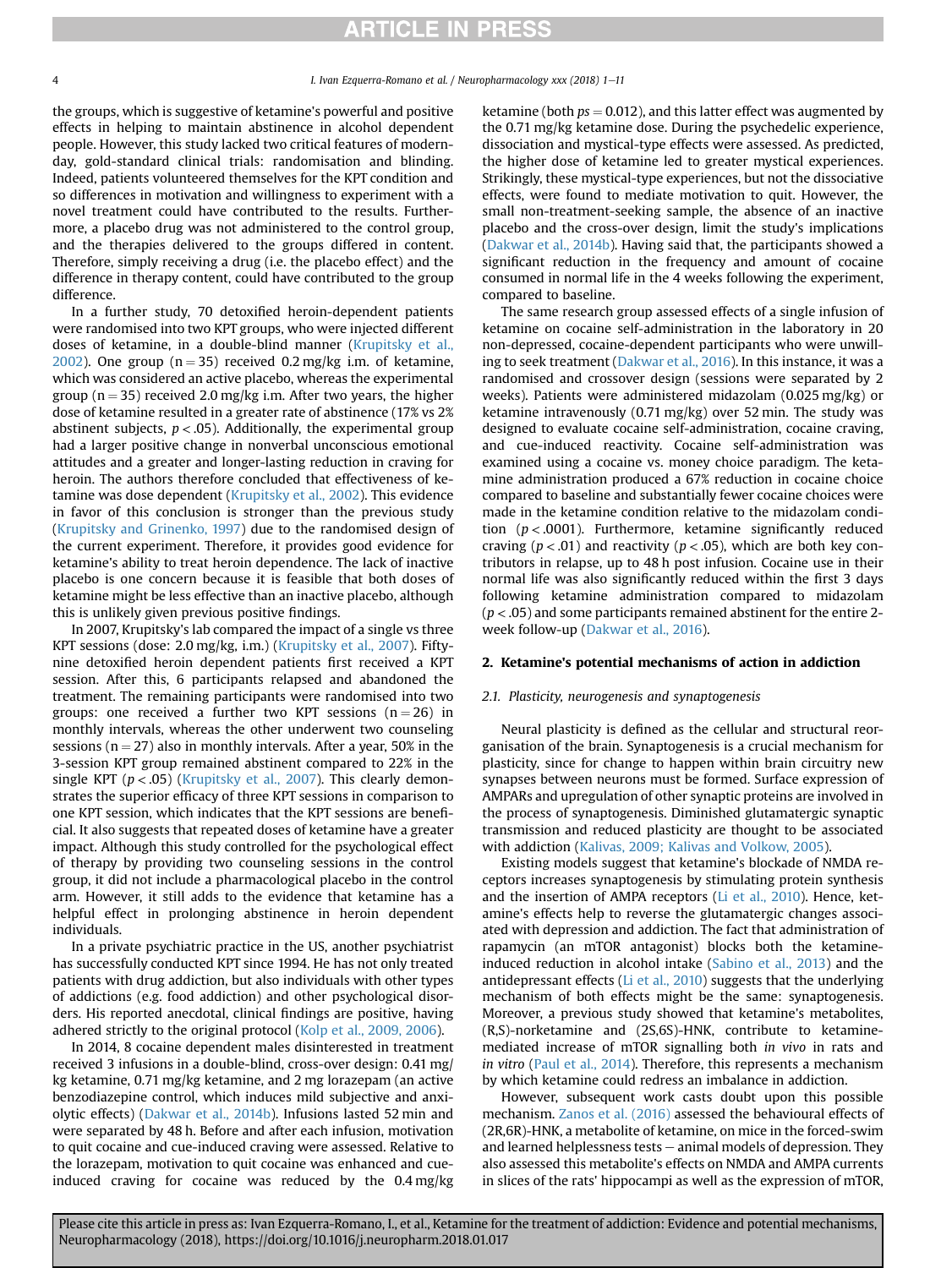BDNF and GluA1-2 (2 subunits of AMPAR) in hippocampal and PFC slices of mice [\(Zanos et al., 2016](#page-10-0)). They found that HNK is not active at NMDR but still produces antidepressant effects independent of differences in mTOR levels. Further research is needed to assess the relationship between changes in synaptogenesis and any effects of ketamine on addiction.

Neurogenesis refers to the birth of new neurons in the brain. In the adult brain, the newly formed neurons differentiate from adult neural stem cells in the lateral ventricles, the olfactory bulb and in the hippocampus ([Ernst et al., 2014; Zhao et al., 2008\)](#page-8-0). Animal models of addiction, depression and other psychiatric disorders have been linked to a reduction in adult neurogenesis ([Chambers,](#page-7-0) [2013; Duman et al., 2016\)](#page-7-0). It has been suggested that in addiction the loss of neurogenesis, especially in cortical and hippocampal regions, may contribute to levels of self-administration and the vulnerability of relapsing [\(Mandyam and Koob, 2012; Noonan et al.,](#page-9-0) [2010\)](#page-9-0).

The reduction of neurogenesis in addiction is supported in humans by the reduction in BDNF serum levels. In a study, 37 subjects with diagnosis of alcohol dependence showed significantly reduced BDNF serum levels compared to healthy individuals ([Zanardini et al., 2011\)](#page-10-0). Similarly, cocaine- and heroin-dependent patients have significantly lower serum BDNF levels and these seem to recover during withdrawal [\(Angelucci et al., 2007;](#page-7-0) Corominas-Roso et al., 2013; Sönmez et al., 2016). Therefore, increasing or stabilising BDNF could help to treat addiction.

Rapid and transient up-regulation of the neuroplasticity marker BDNF is implicated as a critical component of the antidepressant mechanism of ketamine ([Autry et al., 2011; Ota and Duman, 2013\)](#page-7-0). BDNF knock-out mice do not show anti-depressant response to ketamine in animal models of depression ([Kavalali and Monteggia,](#page-8-0) [2015\)](#page-8-0) and injection of BDNF antibodies into the mPFC block the antidepressant effect ([Lepack et al., 2015\)](#page-9-0). Recent research has demonstrated that ketamine increases peripheral plasma BDNF in depressed people who respond to treatment but not in treatment non-responders or patients receiving an active placebo ([Haile et al.,](#page-8-0) [2014\)](#page-8-0). These BDNF increases in depressed people given ketamine are robustly correlated with the drug's antidepressant effects [\(Haile](#page-8-0) [et al., 2014](#page-8-0)). In a further study, changes in peripheral BDNF were directly proportional to slow wave sleep (SWA: a surrogate marker of synaptic plasticity) and change in SWA in turn predicted antidepressant response to ketamine [\(Duncan et al., 2013\)](#page-8-0). Given the reduction in BDNF levels in people with various addictions this seems a plausible mechanism for ketamine to have an antiaddictive effect. However, one study in human patients with depression failed to show an increase in BDNF plasma levels 4 h after ketamine infusion [\(Machado-Vieira et al., 2009\)](#page-9-0) and further research suggests that ketamine's action on BDNF levels might be age-dependent ([Huang et al., 2016; Keilhoff et al., 2004](#page-8-0)) suggesting the picture may be more complex.

## 2.2. Disruption of functional networks

Research into serotonergic psychedelics (e.g. LSD and psilocy-bin) has experienced a renaissance over the last decade ([Sessa,](#page-9-0) [2012\)](#page-9-0). Ketamine, despite acting in a pharmacologically different way to classic serotonergic psychedelics, shares the modulation of glutamatergic neurotransmission in the corticolimbic circuitry and similar psychological effects with these psychedelics [\(Vollenweider](#page-10-0) [and Kometer, 2010\)](#page-10-0). Therefore, by considering serotonergic psychedelics and why they might be helpful in treating addiction, we may learn how ketamine exerts its anti-addictive effects.

Two landmark studies examined psychedelic experiences using fMRI (LSD and psilocybin) ([Carhart-Harris et al., 2016, 2012\)](#page-7-0). They found a dispersion in normal brain connectivity and the disruption of the usual pattern of communication [\(Carhart-Harris et al., 2016,](#page-7-0) [2012\)](#page-7-0). The integrity of functional networks decreased, being the change maximal in functional hubs such as the thalamus, putamen and high-level association cortices. In particular, connectivity within the Default Mode Network was reduced between the posterior cingulate cortex and the mPFC [\(Carhart-Harris et al., 2012\)](#page-7-0). The connectivity between the parahippocampal and the retrosplenial cortex also decreased as well as the segregation between other major functional networks such as the salience, attention and different visual networks [\(Carhart-Harris et al., 2016, 2012](#page-7-0)). The experience on LSD elicited increased blood flow in visual cortical areas ([Carhart-Harris et al., 2016\)](#page-7-0), whereas psilocybin only produced decreases in cerebral blood flow [\(Carhart-Harris et al., 2012\)](#page-7-0).

Similarly, infusions of ketamine have shown to decrease connectivity between and within resting-state consciousness networks. Connectivity between the mPFC and the rest of the Default Mode Network (via the posterior cingulate cortex) has been found to be reduced, along with the integrity and activity of the salience and visual networks are also affected ([Bonhomme et al., 2016;](#page-7-0) [Niesters et al., 2012; Scheidegger et al., 2012\)](#page-7-0). Since it is known that connectivity with the mPFC is elevated in depression ([Sheline](#page-9-0) [et al., 2010](#page-9-0)), the reduction of connectivity in the Default Mode Network observed during the psychedelic experience might be a mechanism that helps treat depressive states, which are very common in addicts and predictive of relapse.

On the other hand, PET studies by Vollenweider and colleagues have shown that both ketamine and psilocybin acutely increase neuronal activity, especially in prefrontal cortical areas, anterior cingulate cortex and insula ([Vollenweider et al., 1997a, 1997b,](#page-10-0) [1997c\)](#page-10-0). Vollenweider has recently proposed that a common mechanism of psychedelics in treating depression is the increase in activity in these areas. This may help to normalise the corticolimbic system connectivity-which is disrupted in addiction - via the elevation of extracellular glutamate levels [\(Vollenweider and](#page-10-0) [Kometer, 2010](#page-10-0)).

Importantly, psychedelics have shown promising results in treating various addictions ([Bogenschutz et al., 2015; Johnson et al.,](#page-7-0) [2014; Krebs and Johansen, 2012](#page-7-0)). However, more randomised controlled trials with larger sample sizes are needed before strong conclusions can be made [\(Morgan et al., 2017\)](#page-9-0). Nevertheless, the ways in which these psychedelics modulate the activity of functional networks and produce subjective effects may well have an important role in ketamine's therapeutic value for both addiction and depression.

## 2.3. Rapid antidepressant effects

Given addiction is highly co-morbid with depression [\(Hasin](#page-8-0) [et al., 2005\)](#page-8-0) and ketamine's role within psychiatry changed dramatically when it was discovered to be an anti-depressant, we now briefly describe the research concerning ketamine and depression. In 2000, the first clinical trial hinted at the potential of ketamine as a treatment for depression. Four subjects diagnosed with depression were intravenously administered 0.5 mg/kg of ketamine in a randomised, double-blind design. The results were compared to the injection of saline solutions in 3 subjects with an equivalent diagnosis. Comparison on the Hamilton Rating Scale for Depression (HAM-D) showed moderate evidence for a greater reduction in scores after ketamine infusion compared to saline ([Berman et al., 2000](#page-7-0)). The reduction was rapid and outlasted the subjective effects of ketamine, lasting for 3 days after infusion. Despite the small sample size and the limited follow-up, this result and anti-depressant effects observed in animal models of depression ([Autry et al., 2011; Li et al., 2010; Moghaddam et al., 1997\)](#page-7-0) encouraged researchers in the field to perform more studies in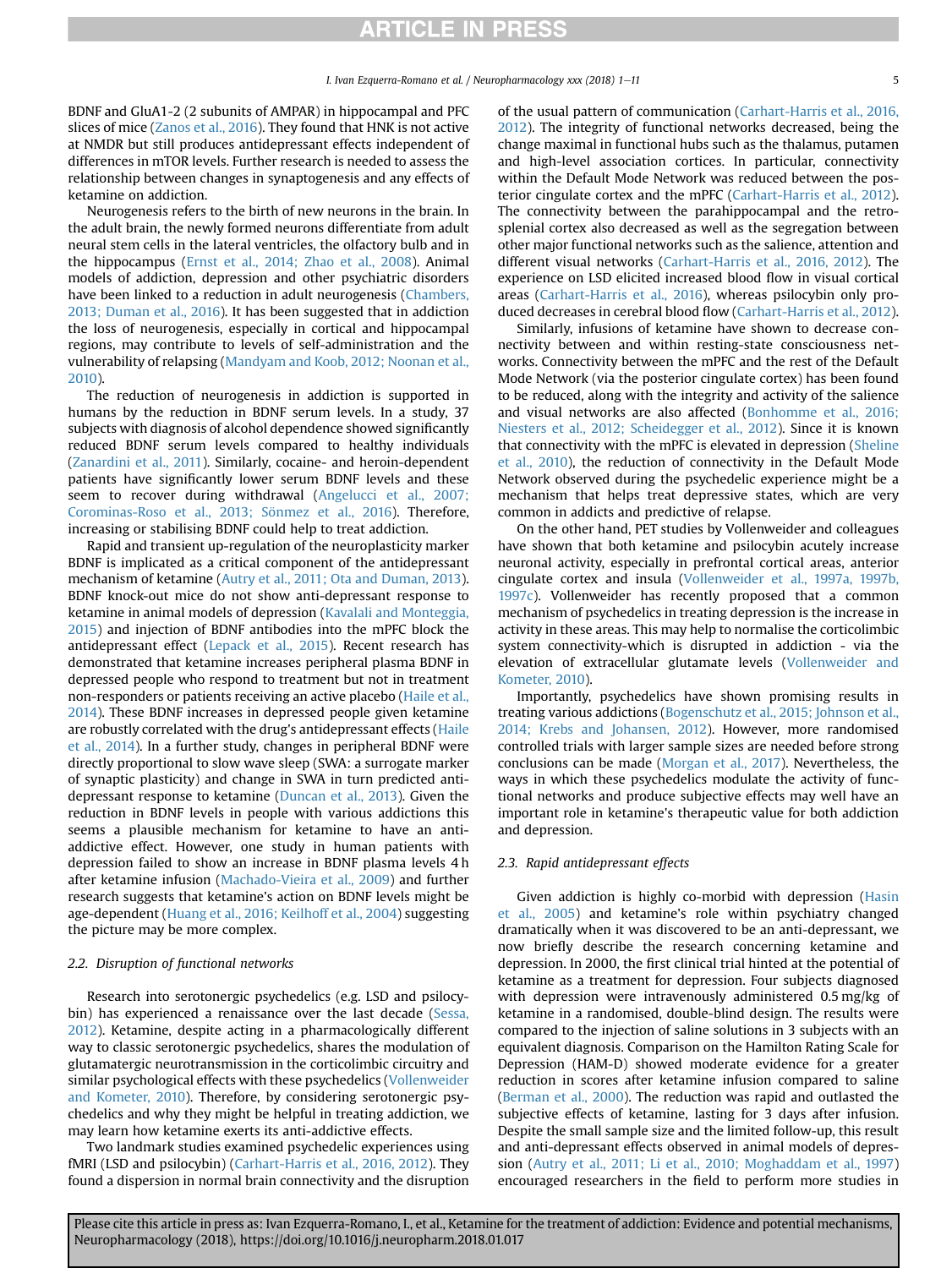humans [\(Krystal et al., 2013\)](#page-8-0). Since then, over 30 studies have examined the antidepressants effects of ketamine in patients with treatment-resistant major depressive and bipolar disorders ([Lener](#page-9-0) [et al., 2017](#page-9-0)).

A recent systematic review and meta-analysis assessed the results of seven randomised, double-blind, placebo-controlled trials that evaluated the efficacy of ketamine in the treatment of major depressive disorder (MDD) ([McGirr et al., 2015](#page-9-0)). One of the trials administered ketamine intranasally, whereas the rest provided intravenous infusions of the drug. Ketamine was associated with higher rates of clinical remission and clinical response at 24 h, 3 and 7 days compared to saline or midazolam (used as an active placebo, in order to produce transient subjective effects). Ketamine produced short-lived psychotomimetic effects, but there were no serious complications, persistent psychosis or affective switches. After 24 h, depression scores were significantly reduced for patients treated with ketamine compared to placebo treated patients (see [McGirr et al., 2015\)](#page-9-0).

Ketamine has shown a  $65-70%$  response rate in treating depression within 24 h, which contrasts with the ~47% response rate of conventional monoaminergic antidepressants after weeks or months [\(Lener et al., 2017; Trivedi et al., 2006\)](#page-9-0). Furthermore, ketamine's antidepressant actions are almost immediate and last for approximately a week ([Lener et al., 2017; McGirr et al., 2015\)](#page-9-0), whereas conventional antidepressive medications take weeks to have an effect, are given daily and most of them fail to exert longlasting effects [\(Lingford-Hughes et al., 2012](#page-9-0)). Furthermore, studies have consistently shown that after a ketamine infusion there is a significant reduction in suicidal ideation which also lasts for several days ([Ballard et al., 2014; DiazGranados et al., 2010; Larkin and](#page-7-0) [Beautrais, 2011; Rebecca et al., 2009](#page-7-0)).

Depression and addiction's co-expression is almost ubiquitous ([Hasin et al., 2005](#page-8-0)). People with alcohol, opioids, cannabis and cocaine use disorders show notably higher rates of depression than the average of the general population [\(Curran et al., 2016; Markou](#page-7-0) [et al., 1998\)](#page-7-0). Furthermore, high levels of depression and anxiety may predispose relapse to: heroin, alcohol, cannabis and cocaine (Markou et al., 1998; Greenfi[eld et al., 1998; White et al., 2004;](#page-9-0) [Willinger et al., 2002\)](#page-9-0). Hence, a drug, which can rapidly and reliably alleviate depression symptoms (i.e. ketamine), in those experiencing addiction, should be effective in enhancing abstinence. Importantly, conventional anti-depressants do not reduce drinking, and depressive symptoms remain a main trigger of relapse ([Mason](#page-9-0) [et al., 1996; Pettinati, 2004](#page-9-0)). It may be that conventional antidepressants fail to reduce relapse because they take some time to reduce depressive symptoms.

The novel benefits of ketamine as a pharmacological treatment for depression is its high response rate and its rapid onset of antidepressant action. Given the important role depression plays in addiction [\(Hasin et al., 2005; Kessler et al., 2003; Grant et al., 2004;](#page-8-0) [Quello et al., 2005](#page-8-0)), the robust evidence that ketamine produces rapid antidepressant effects provides substantial support for its potential use to treat addiction.

## 2.4. Reconsolidation

Once consolidated, memories are thought to be stored in a stabilised state after initial acquisition. Shortly after reactivation (i.e. remembered) of consolidated memories, these are rendered transiently unstable and labile, before they then re-stabilise. This process has been named reconsolidation ([Alberini and Ledoux,](#page-7-0) [2013; Giese, 2012; Lee, 2009; Lewis, 1979\)](#page-7-0). After reconsolidation, the memories are stored again, but they may have been slightly altered or updated. Each time memories are reactivated the latest version is retrieved and they are again susceptible to change

#### ([Alberini and Ledoux, 2013; Lee, 2009\)](#page-7-0).

During reconsolidation memories may be vulnerable to manipulation and disruption. This was first demonstrated in animals using fear conditioning. Rodents were trained to associate a neutral stimulus with a shock such that the neutral stimulus elicited a fear response. Researchers eliminated this fear response by pharmacologically disrupting the reconsolidation process [\(Nader](#page-9-0) [et al., 2000\)](#page-9-0). Reward memories can also be disrupted such that a neutral stimulus that once elicited appetitive behaviour no longer does so. Therefore, non-pharmacological and drug therapies that aim at weakening drug-cue memories via manipulation of reconsolidation are of interest [\(Lee et al., 2006, 2005; Miller and](#page-9-0) [Marshall, 2005; Tronson and Taylor, 2007; Xue et al., 2012](#page-9-0)).

Preclinical studies have shown that ketamine affects reconsolidation of drug memories ([Corlett et al., 2013; Goulart et al., 2010;](#page-7-0) [Parwani et al., 2005; Wang et al., 2006; Zhai et al., 2008\)](#page-7-0). A recent review has suggested that ketamine (along with other psychedelics) may be able to disrupt maladaptive appetitive memories ([Fattore et al., 2017](#page-8-0)). Furthermore, a meta-analysis of pre-clinical studies found evidence suggesting that NMDAR antagonists can be used to target reward memory reconsolidation, and more successfully than adrenergic antagonists such as propranolol [\(Das](#page-7-0) [et al., 2013](#page-7-0)). On the other hand, a human study that explored the possibility of memantine (a competitive NMDAR antagonist) as an enhancer of reconsolidation found no significant difference be-tween placebo and this drug in quitting cigarette smoking [\(Das](#page-7-0) [et al., 2015](#page-7-0)). However, memantine produces none of the psychological effects that ketamine produces and despite being an NMDAR antagonist its competitive mechanism means that it differs pharmacologically. Research investigating whether ketamine can disrupt appetitive drug-related memories via reconsolidation is urgently needed in human samples.

### 2.5. Mystical experiences and psychedelic effects

Mystical experiences and psychedelic effects provoked by classic psychedelic drugs have been shown to be psychologically beneficial in long-term studies (Griffi[ths et al., 2008, 2006; Grof,](#page-8-0) [1985; Hoffer, 1967; Jansen and Sferios, 2001; MacLean et al.,](#page-8-0) [2011; Strassman, 1995](#page-8-0)). They have not only been linked with positive outcomes in various treatments, but also to 'life-changing', 'spiritually meaningful' and 'eye opening' events [\(Garcia-Romeu](#page-8-0) et al., 2014; Griffi[ths et al., 2008, 2006; Johnson et al., 2017;](#page-8-0) [Krupitsky and Grinenko, 1997](#page-8-0)). In the ketamine studies described above, anecdotal and qualitative reports suggest that the subjective psychedelic experience seemed to help patients. For example, to help them: undergo a cathartic process, improve relationships with the world and other people, maintain positive psychological changes and enhance self-awareness and personal growth ([Dakwar](#page-7-0) [et al., 2014a; Kolp et al., 2014, 2007; Krupitsky et al., 2002;](#page-7-0) [Krupitsky and Grinenko, 1997\)](#page-7-0)

During KPT, patients reported a feeling of 'resolution' and 'catharsis' of some psychological problems, mainly those related to alcohol. Furthermore, the degree of mystical experience was also linked to the insight and impact of KPT reported by patients ([Krupitsky et al., 2002; Krupitsky and Grinenko, 1997\)](#page-8-0). Interestingly, the intensity of the negative experiences (experiences associated with negative emotions, fear and horror) during the ketamine session was associated with longer remission. This was blindly and quantitatively assessed by analysing patient's selfreports. Moreover, spirituality, self-concept, emotional attitudes to other people and positive changes in life values and purposes were improved after the ketamine experience ([Krupitsky et al.,](#page-8-0) [2002; Krupitsky and Grinenko, 1997](#page-8-0)). These changes were considered as favorable to promote abstinence. They also helped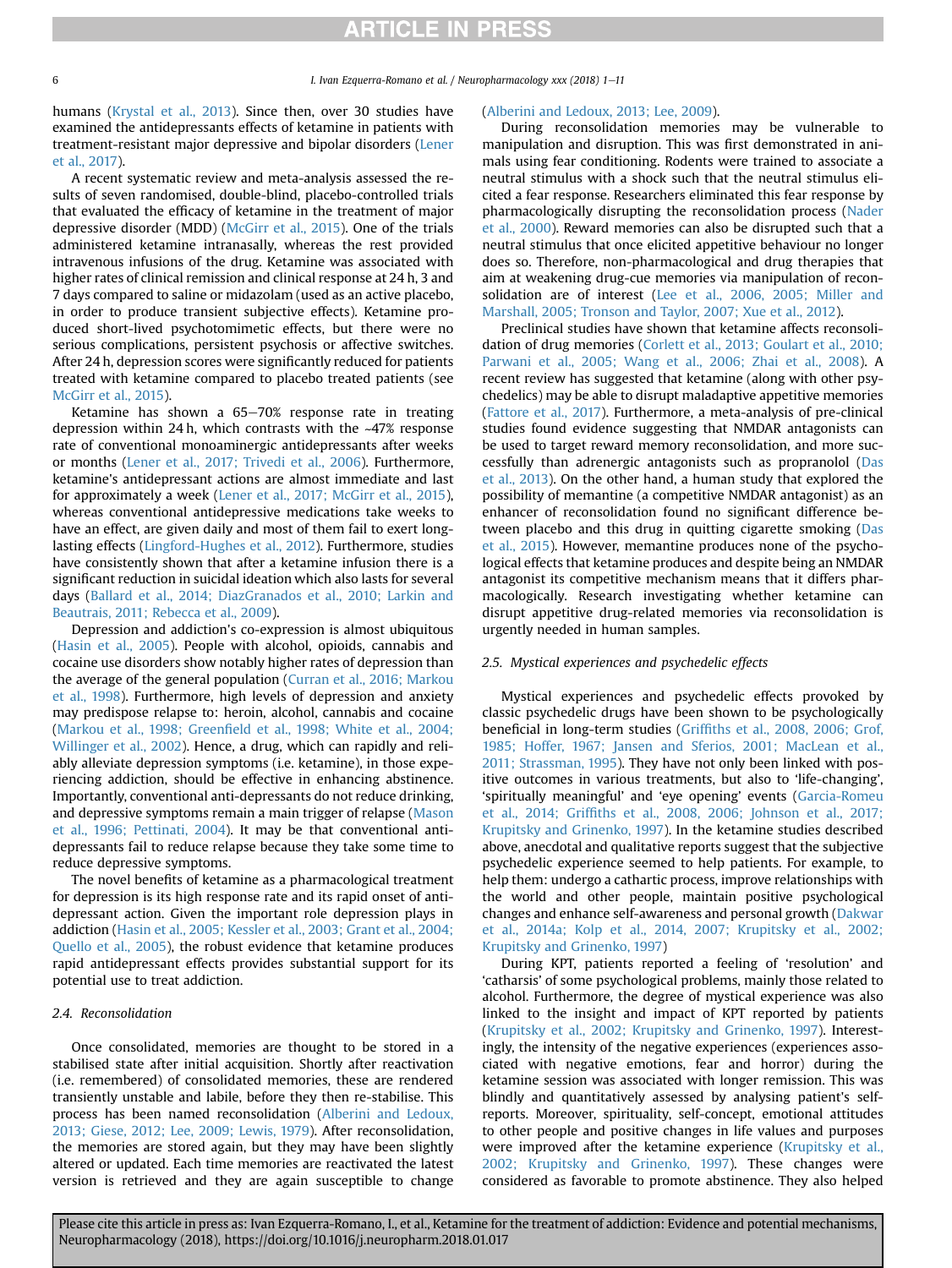patients to feel less depressed and anxious, more self-confident and more emotionally open.

Notably, ketamine's mystical experiences, but not dissociative effects, were found to mediate ketamine's increase motivation to quit 24 h after the infusion in cocaine addicts [\(Dakwar et al., 2014a\)](#page-7-0). Moreover, consistent with previous studies, it was also observed that mystical experiences were positively dose-dependent. This study therefore provides evidence that the mystical experience induced by ketamine is important in its therapeutic mechanism ([Dakwar et al., 2014a\)](#page-7-0). Speculatively, mystical experiences may help to rapidly shift patients' mindsets towards the integration and acceptance of a sober lifestyle [\(Dakwar et al., 2016, 2014a;](#page-7-0) [Krupitsky et al., 2002; Krupitsky and Grinenko, 1997\)](#page-7-0).

The acute disruptions of the functional networks, especially the alterations to the default mode network, are related to the psychedelic experience. In fact, the degree of network dissolution in LSD and psilocybin is correlated with the intensity of the psychedelic experience ([Carhart-Harris et al., 2016, 2014, 2012\)](#page-7-0). The disruption to the default mode network may engender a reduction in rumination and maladaptive repetitive thoughts. Psychological therapies for addiction often aim to help the patient consider different ways of life, especially those without the drug, and a pharmacological agent such as ketamine which expedites that process may be useful in treating addiction.

Mystical and psychedelic experiences have been considered as adverse side-effects in the majority of the literature, and have limited the worldwide medical use of the drug. This has fed the debate about whether ketamine's psychedelic effects are necessary for its antidepressant, and its putatively antiaddictive, effects. The fact that in animal models ketamine's metabolites exert antidepressant effects without the psychotomimetic effects is an argument against the requirement of this experience ([Zanos et al.,](#page-10-0) [2016\)](#page-10-0). However, it is limited by translation to humans and the studies presented in this review suggest that these subjective effects have an important impact in the treatment of addicts and their psychological healing. Therefore, re-framing these experiences as therapeutic should be encouraged to destigmatise and facilitate their research.

### 2.6. Enhancing psychological therapy

Whilst the neurobiological and subjective psychological effects of ketamine may important in its effects in addictive disorders, ketamine's ability to enhance the efficacy of psychological therapies is likely to play an additional role. Speculatively, ketamine can provide a unique mental state during and after acute drug effects that facilitates and enriches therapeutic experiences, which in turn may improve efficacy and lengthen treatment effects ([Grof, 1985;](#page-8-0) [Hansen et al., 1988; Kolp et al., 2014](#page-8-0)). Furthermore, synaptogenesis and neurogenesis are putatively critical in learning new information [\(Giese, 2012\)](#page-8-0). The uptake of psychological therapy may therefore be facilitated after ketamine infusions due increases in synaptogenesis and neurogenesis, and thus improved learning of relapse-reducing strategies, such as those used in relapseprevention based cognitive behavioural therapy (CBT). In fact, the idea that neurogenesis and synaptogenesis work synergistically with psychological therapies is becoming recognised as a new approach in the treatment of mental disorders [\(Harmer and Cowen,](#page-8-0) [2013\)](#page-8-0). Theoretically, the administration of ketamine (which can produce a 'psychedelic' experience) may open people's minds so they are more able to embrace what is presented during therapy as well as enhancing the uptake of new therapeutic content. In order to determine whether enhancement of therapy is a mechanism for ketamine-induced change, researchers have designed experiments with and without active therapy conditions. One current study

includes two factors (Drug: ketamine/placebo and Therapy: CBT/ placebo therapy) to explore this mechanism, with the aim of helping alcohol dependent people who are sober remain abstinent ([McAndrew et al., 2017](#page-9-0)).

## 3. Evaluating ketamine as a treatment for addiction

The promise of ketamine in the treatment of addiction is supported by research with large treatment effect sizes, especially in comparison to existing treatments. In recently detoxified alcoholics, ketamine treatment increased one-year abstinence rates in alcoholics from 24% in the control to 66% in the ketamine group ([Krupitsky and Grinenko, 1997](#page-8-0)) and reduced cocaine selfadministration by 67% relative to baseline in non-treatment seeking cocaine users [\(Dakwar et al., 2016\)](#page-7-0). These results clearly demonstrate profound effects of ketamine administration (with and without therapy) on drug and alcohol use, of an order of magnitude which is 2 or 3 times more effective than existing pharmacotherapies.

However, there are also clear limitations of much of this research. Firstly, there is a surprising lack of preclinical research investigating whether ketamine can disrupt repeated drug use in animals. A standard approach for exploring whether compounds might be useful in treating addiction is to allow animals to acquire compulsive drug use and then investigate how another compound affects self-administration of this drug ([O'Brien and Gardner, 2005\)](#page-9-0). Experiments like this would be able to compare the consequences of ketamine across a variety of drug addictions and also examine neural mechanisms underlying the beneficial effects.

Furthermore, there is a dearth of randomised controlled trials which meet modern-day clinical trial standards and specifically test the efficacy of ketamine vs. placebo on reducing relapse in treatment-seeking addicted individuals. The field must prioritise conducting these trials so that experimental data and less controlled data can be confirmed in high quality clinical trials. Current findings are limited by their lack of randomisation, blinding and adequate control group [\(Krupitsky and Grinenko, 1997\)](#page-8-0) and non-treatment seeking samples ([Dakwar et al., 2016, 2014b\)](#page-7-0). Two trials with heroin dependent individuals did use randomisation and blinding to some extent ([Krupitsky et al., 2002, 2007\)](#page-8-0). However, one ([Krupitsky et al., 2002](#page-8-0)) compared a low ketamine dose with a high ketamine dose, and so the effectiveness of ketamine relative to placebo cannot be calculated. The other [\(Krupitsky et al.,](#page-8-0) [2007\)](#page-8-0) compared the efficacy of one session of KPT to three KPT sessions, but no placebo drug administration took place for those in the single session group. Hence, there is much room for improvement.

Ketamine's use as a recreational drug may have hampered its seemingly counterintuitive clinical application in addiction. However, no complications were observed in any of the studies on addiction discussed above. Furthermore, evidence from longitudinal studies suggests that ketamine has to be taken daily and heavily to develop addiction and other complications such as ulcerative cystitis ([Morgan and Curran, 2012](#page-9-0)). In healthy volunteers, the cognitive effects of ketamine have been shown to completely dissipate 3 days after a single exposure [\(Morgan et al., 2004\)](#page-9-0). Therefore, the dangers of using ketamine as a treatment for addiction, in properly selected patients is low ([Singh et al., 2017](#page-9-0)).

A clear advantage of using ketamine over competing treatments for addiction is that daily administration of the drug is not needed. Ketamine doses are isolated and given for a limited time period only. This is likely to be less stigmatizing than the requirement to take daily medication for patients struggling with addiction and would hopefully increase medication adherence. However, most studies to date have administered ketamine via injections. If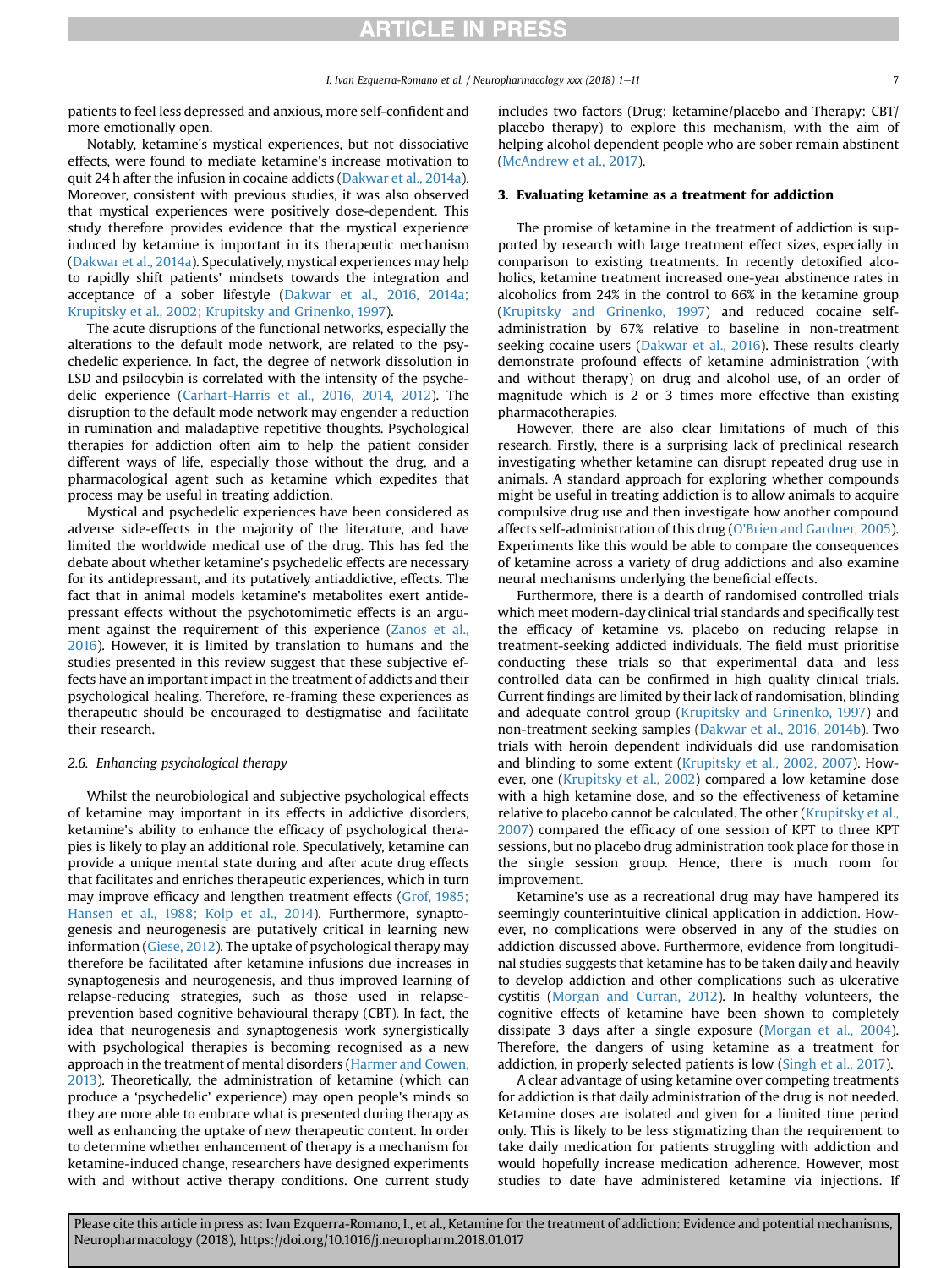<span id="page-7-0"></span>8 **I.** Ivan Ezquerra-Romano et al. / Neuropharmacology xxx (2018) 1–11

ketamine was to be applicable in non-specialised units and as prescription drug, a simple and cost-effective method of administration would be needed. Intranasal administration seems the optimal method of administration. In fact, in 2014, a small sample size  $(n = 20)$  showed significantly greater improvement of depressive symptoms after 24 h of intranasal ketamine administration compared to placebo ([Lapidus et al., 2014\)](#page-9-0). There are currently further trials studying intranasal administration of (S) ketamine for the treatment of depression.

#### 4. Conclusions

Ketamine is a promising drug for treating addiction. Research studies have shown that ketamine can promote abstinence in alcohol dependence ([Krupitsky and Grinenko, 1997](#page-8-0)) and heroin dependence [\(Krupitsky et al., 2007, 2002\)](#page-8-0), and reduce craving and self-administration of cocaine (Dakwar et al., 2016, 2014b). However, these studies have limitations and more high quality clinical research in humans is urgently needed to confirm that ketamine can help reduce relapse in people who have recently stopped using drugs. Furthermore, preclinical and experimental research must clarify which mechanisms underpin its potentially efficacious effects, and different combinations of ketamine and therapy should be examined. Ketamine is both a fascinating psychedelic and a medically accepted drug; if previous studies are replicated, ketamine is destined to become one of the most exciting directions in the treatment of addiction.

## Conflicts of interest

CJAM has consulted for Janssen pharmaceuticals, the other authors declare no conflict of interest.

## Acknowledgement

This work was funded by an MRC grant (MR/L023032/1) to CJAM and HVC.

### References

- Alberini, C.M., Ledoux, J.E., 2013. Memory reconsolidation. Curr. Biol. 23, R746-R750. <https://doi.org/10.1016/j.cub.2013.06.046>.
- [American Psychiatric Association, 2013. Diagnostic and Statistical Manual of Mental](http://refhub.elsevier.com/S0028-3908(18)30017-0/sref2) Disorders, fifth ed. fi[fth ed.. Washington, DC: Author.](http://refhub.elsevier.com/S0028-3908(18)30017-0/sref2)
- Angelucci, F., Ricci, V., Pomponi, M., Conte, G., Mathé, A.A., Attilio Tonali, P., Bria, P., 2007. Chronic heroin and cocaine abuse is associated with decreased serum concentrations of the nerve growth factor and brain-derived neurotrophic factor. J. Psychopharmacol. 21. [https://doi.org/10.1177/0269881107078491.](https://doi.org/10.1177/0269881107078491)
- Autry, A.E., Adachi, M., Nosyreva, E., Na, E.S., Los, M.F., Cheng, P.F., Kavalali, E.T., Monteggia, L.M., 2011. NMDA receptor blockade at rest triggers rapid behavioural antidepressant responses. Nature 475, 91-95. [https://doi.org/10.1038/](https://doi.org/10.1038/nature10130) [nature10130.](https://doi.org/10.1038/nature10130)
- Ballard, E.D., Ionescu, D.F., Voort, J.L., Vande, Niciu, M.J., Ameli, R., Richards, E.M., Luckenbaugh, D.A., Brutsch, N.E., Furey, M.L., Zarate, C.A.J., 2014. Improvement in suicidal ideation after ketamine infusion: relationship to reductions in depression and anxiety, 58, 161-166. [https://doi.org/10.1016/j.jpsychires.2014.](https://doi.org/10.1016/j.jpsychires.2014.07.027) [07.027.](https://doi.org/10.1016/j.jpsychires.2014.07.027)

[Barney, W., 1977. Mexican Therapy:](http://refhub.elsevier.com/S0028-3908(18)30017-0/sref6) "Like the End of the world.". San Fr. Exam. 24.

- Berman, R.M., Cappiello, A., Anand, A., Oren, D.A., Heninger, G.R., Charney, D.S., Krystal, J.H., 2000. Antidepressant effects of ketamine in depressed patients. Soc. Biol. Psychiatry 47, 351-354. [https://doi.org/10.1016/S0006-3223\(99\)](https://doi.org/10.1016/S0006-3223(99)00230-9) [00230-9](https://doi.org/10.1016/S0006-3223(99)00230-9).
- Berti, M., Baciarello, M., Troglio, R., Fanelli, G., 2009. Clinical uses of low-dose ketamine in patients undergoing surgery. Curr. Drug Targets 10, 707-715. [https://](https://doi.org/10.2174/138945009788982496) [doi.org/10.2174/138945009788982496.](https://doi.org/10.2174/138945009788982496)
- Bogenschutz, M.P., Forcehimes, A.A., Pommy, J.A., Wilcox, C.E., Barbosa, P.C.R., Strassman, R.J., 2015. Psilocybin-assisted treatment for alcohol dependence: a proof-of-concept study. J. Psychopharmacol. 29, 289-299. [https://doi.org/10.](https://doi.org/10.1177/0269881114565144) [1177/0269881114565144](https://doi.org/10.1177/0269881114565144).
- Bonhomme, V., Vanhaudenhuyse, A., Demertzi, A., Bruno, M.-A., Jaquet, O., Bahri, M.A., Plenevaux, A., Boly, M., Boveroux, P., Soddu, A., Brichant, J.F., Maquet, P., Laureys, S., 2016. Resting-state network-specific breakdown of

functional connectivity during ketamine alteration of consciousness in volun-<br>teers. Anesthesiology 873–888. https://doi.org/10.1097/ALN. teers. Anesthesiology 873–888. [https://doi.org/10.1097/ALN.](https://doi.org/10.1097/ALN.0000000000001275) 000000000000127

- Cai, Y.C., Ma, L., Fan, G.H., Zhao, J., Jiang, L.Z., Pei, G., 1997. Activation of N-methyl-Daspartate receptor attenuates acute responsiveness of delta-opioid receptors. Mol. Pharmacol. 51, 583-587. [https://doi.org/10.1124/mol.51.4.583.](https://doi.org/10.1124/mol.51.4.583)
- Canbay, O., Celebi, N., Sahin, A., Celiker, V., Ozgen, S., Aypar, U., 2008. Ketamine gargle for attenuating postoperative sore throat. Br. J. Anaesth. 100, 490-493. [https://doi.org/10.1093/bja/aen023.](https://doi.org/10.1093/bja/aen023)
- Carhart-Harris, R., Leech, R., Hellyer, P., Shanahan, M., Feilding, A., Tagliazucchi, E., Chialvo, D., Nutt, D., 2014. The entropic brain: a theory of conscious states informed by neuroimaging research with psychedelic drugs. Front. Hum. Neurosci. 8 (20). <https://doi.org/10.3389/fnhum.2014.00020>.
- Carhart-Harris, R.L., Erritzoe, D., Williams, T., Stone, J.M., Reed, L.J., Colasanti, A., Tyacke, R.J., Leech, R., Malizia, A.L., Murphy, K., Hobden, P., Evans, J., Feilding, A., Wise, R.G., Nutt, D.J., 2012. Neural correlates of the psychedelic state as determined by fMRI studies with psilocybin. Proc. Natl. Acad. Sci. U. S. A 109, 2138-2143. <https://doi.org/10.1073/pnas.1119598109>.
- Carhart-Harris, R.L., Muthukumaraswamy, S., Roseman, L., Kaelen, M., Droog, W., Murphy, K., Tagliazucchi, E., Schenberg, E.E., Nest, T., Orban, C., Leech, R., Williams, L.T., Williams, T.M., Bolstridge, M., Sessa, B., McGonigle, J., Sereno, M.I., Nichols, D., Hellyer, P.J., Hobden, P., Evans, J., Singh, K.D., Wise, R.G., Curran, H.V., Feilding, A., Nutt, D.J., 2016. Neural correlates of the LSD experience revealed by multimodal neuroimaging. Proc. Natl. Acad. Sci. 113 (201518377). [https://doi.](https://doi.org/10.1073/pnas.1518377113) [org/10.1073/pnas.1518377113](https://doi.org/10.1073/pnas.1518377113).
- Carstensen, M., Møller, A.M., 2010. Adding ketamine to morphine for intravenous patient-controlled analgesia for acute postoperative pain: a qualitative review of randomized trials. Br. J. Anaesth.  $104$ ,  $401-406$ . [https://doi.org/10.1093/bja/](https://doi.org/10.1093/bja/aeq041) [aeq041.](https://doi.org/10.1093/bja/aeq041)
- Chambers, R., 2013. Adult hippocampal neurogenesis in the pathogenesis of addiction and dual diagnosis disorders. Drug Alcohol Depend. 130. [https://doi.](https://doi.org/10.1016/j.drugalcdep.2012.12.005) [org/10.1016/j.drugalcdep.2012.12.005.](https://doi.org/10.1016/j.drugalcdep.2012.12.005)
- Clarke, H., Woodhouse, L.J., Kennedy, D., Stratford, P., Katz, J., 2011. Strategies aimed at preventing chronic post-surgical pain: comprehensive perioperative pain management after total joint replacement surgery. Physiother. Can. 63, 289-304. [https://doi.org/10.3138/ptc.2009-49P.](https://doi.org/10.3138/ptc.2009-49P)
- Clements, J.A., Nimmo, W.S., Grant, I.S., 1982. Bioavailability, pharmacokinetics, and analgesic activity of ketamine in humans. J. Pharm. Sci. 71, 539-542. [https://doi.](https://doi.org/10.1002/jps.2600710516) [org/10.1002/jps.2600710516.](https://doi.org/10.1002/jps.2600710516)
- Collier, B.B., 1972. Ketamine and the conscious mind. Anaesthesia 27, 120-134. <https://doi.org/10.1111/j.1365-2044.1972.tb08186.x>.
- Constantinou, N., Morgan, C.J.A., Battistella, S., O'Ryan, D., Davis, P., Curran, H.V., 2010. Attentional bias, inhibitory control and acute stress in current and former opiate addicts. Drug Alcohol Depend. 109, 220-225. [https://doi.org/10.1016/j.](https://doi.org/10.1016/j.drugalcdep.2010.01.012) [drugalcdep.2010.01.012.](https://doi.org/10.1016/j.drugalcdep.2010.01.012)
- Corlett, P.R., Cambridge, V., Gardner, J.M., Piggot, J.S., Turner, D.C., Everitt, J.C., Arana, F.S., Morgan, H.L., Milton, A.L., Lee, J.L., Aitken, M.R.F., Dickinson, A., Everitt, B.J., Absalom, A.R., Adapa, R., Subramanian, N., Taylor, J.R., Krystal, J.H., Fletcher, P.C., 2013. Ketamine effects on memory reconsolidation favor a learning model of delusions. PLoS One 8, e65088. [https://doi.org/10.1371/](https://doi.org/10.1371/journal.pone.0065088) [journal.pone.0065088](https://doi.org/10.1371/journal.pone.0065088).
- Corominas-Roso, M., Roncero, C., Eiroa-Orosa, F.J., Gonzalvo, B., Grau-Lopez, L., Ribases, M., Rodriguez-Cintas, L., Sánchez-Mora, C., Ramos-Quiroga, J.A., Casas, M., 2013. Brain-derived neurotrophic factor serum levels in cocainedependent patients during early abstinence. Eur. Neuropsychopharmacol 23, 1078-1084. <https://doi.org/10.1016/j.euroneuro.2012.08.016>
- Curran, H.V., Freeman, T.P., Mokrysz, C., Lewis, D.A., Morgan, C.J.A., Parsons, L.H., 2016. Keep off the grass? Cannabis, cognition and addiction. Nat. Rev. Neurosci. 17, 293-306. <https://doi.org/10.1038/nrn.2016.28>.
- Dakwar, E., Anerella, C., Hart, C.L., Levin, F.R., Mathew, S.J., Nunes, E.V., 2014a. Therapeutic infusions of ketamine: do the psychoactive effects matter? Drug Alcohol Depend. 136, 153-157. [https://doi.org/10.1016/j.drugalcdep.2013.12.](https://doi.org/10.1016/j.drugalcdep.2013.12.019) [019.](https://doi.org/10.1016/j.drugalcdep.2013.12.019)
- Dakwar, E., Hart, C.L., Levin, F.R., Nunes, E.V., Foltin, R.W., 2016. Cocaine selfadministration disrupted by the N-methyl-D-aspartate receptor antagonist ketamine: a randomized, crossover trial. Mol. Psychiatry 1-6. [https://doi.org/](https://doi.org/10.1038/mp.2016.39) [10.1038/mp.2016.39](https://doi.org/10.1038/mp.2016.39).
- Dakwar, E., Levin, F., Foltin, R.W., Nunes, E.V., Hart, C.L., 2014b. The effects of subanesthetic ketamine infusions on motivation to quit and cue-induced craving in cocaine-dependent research volunteers. Biol. Psychiatry 76, 40-46. [https://doi.](https://doi.org/10.1016/j.biopsych.2013.08.009) [org/10.1016/j.biopsych.2013.08.009](https://doi.org/10.1016/j.biopsych.2013.08.009).
- Das, R.K., Freeman, T.P., Kamboj, S.K., 2013. The effects of N-methyl d-aspartate and B-adrenergic receptor antagonists on the reconsolidation of reward memory: a meta-analysis. Neurosci. Biobehav. Rev. 37, 240-255. [https://doi.org/10.1016/j.](https://doi.org/10.1016/j.neubiorev.2012.11.018) [neubiorev.2012.11.018.](https://doi.org/10.1016/j.neubiorev.2012.11.018)
- Das, R.K., Hindocha, C., Freeman, T.P., Lazzarino, A.I., Curran, H.V., Kamboj, S.K., 2015. Assessing the translational feasibility of pharmacological drug memory reconsolidation blockade with memantine in quitting smokers. Psychopharmacology (Berl) 232, 3363–3374. [https://doi.org/10.1007/s00213-015-3990-2.](https://doi.org/10.1007/s00213-015-3990-2)<br>DiazGranados, N., Ibrahim, L.A., Brutsche, N.E., Ameli, R., Henter, I.D.
- Luckenbaugh, D.A., Machado-Vieira, R., Zarate, C.A.J., 2010. Rapid resolution of suicidal ideation after a single infusion of an NMDA antagonist in patients with treatment-resistant major depressive disorder. J. Clin. Psychiatr. 71, 1605-1611. <https://doi.org/10.4088/JCP.09m05327blu.Rapid>.

Domino, E.F., 2010. Taming the ketamine tiger. Anesthesiology 113, 678–686.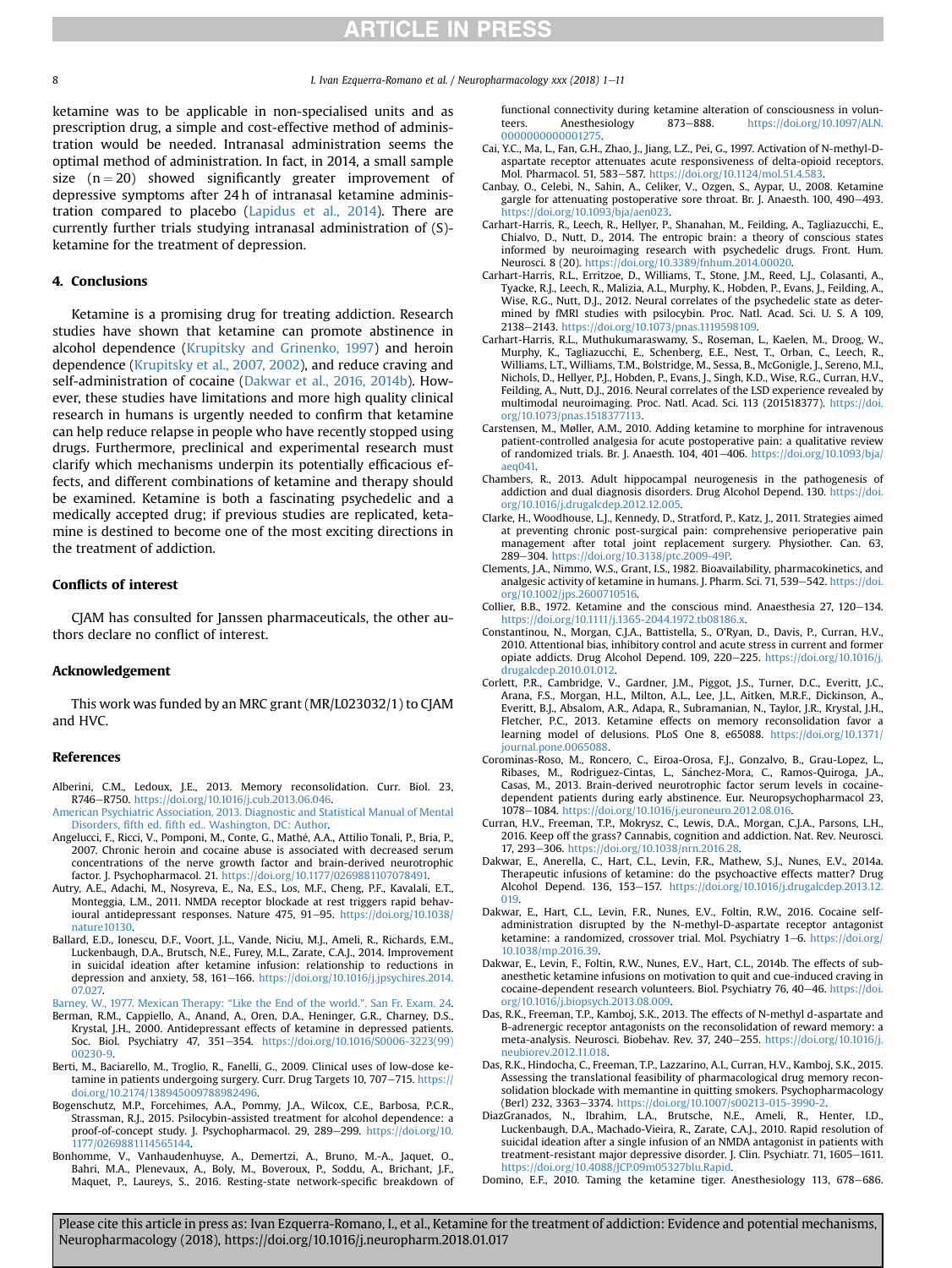[https://doi.org/10.1097/ALN.0b013e3181ed09a2.](https://doi.org/10.1097/ALN.0b013e3181ed09a2)

- <span id="page-8-0"></span>Domino, E.F., Chodoff, P., Corssen, G., 1965. Pharmacologic effects of CI-581, a new dissociative anesthetic, in man. Clin. Pharmacol. Ther. 6, 279-291. [https://doi.](https://doi.org/10.1002/cpt196563279) [org/10.1002/cpt196563279](https://doi.org/10.1002/cpt196563279).
- Driesen, N.R., McCarthy, G., Bhagwagar, Z., Bloch, M., Calhoun, V., D'Souza, D.C., Gueorguieva, R., He, G., Ramachandran, R., Suckow, R.F., Anticevic, A., Morgan, P.T., Krystal, J.H., 2013. Relationship of resting brain hyperconnectivity and schizophrenia-like symptoms produced by the NMDA receptor antagonist ketamine in humans. Mol. Psychiatry 18, 1199-1204. [https://doi.org/10.1038/](https://doi.org/10.1038/mp.2012.194) [mp.2012.194.](https://doi.org/10.1038/mp.2012.194)
- Duman, R.S., Aghajanian, G.K., Sanacora, G., Krystal, J.H., 2016. Synaptic plasticity and depression: new insights from stress and rapid-acting antidepressants. Nat. Med. 22, 238-249. <https://doi.org/10.1038/nm.4050>.
- Duncan, W.C., Sarasso, S., Ferrarelli, F., Selter, J., Riedner, B.A., Hejazi, N.S., Yuan, P., Brutsche, N., Manji, H.K., Tononi, G., Zarate, C.A.J., 2013. Concomitant BDNF and sleep slow wave changes indicate ketamine-induced plasticity in major depressive disorder. Int. J. Neuropsychopharmacol. 16, 301-311. [https://doi.org/](https://doi.org/10.1017/S1461145712000545) [10.1017/S1461145712000545](https://doi.org/10.1017/S1461145712000545).
- Ebert, B., Mikkelsen, S., Thorkildsen, C., Borgbjerg, F.M., 1997. Norketamine, the main metabolite of ketamine, is a non-competitive NMDA receptor antagonist in the rat cortex and spinal cord. Eur. J. Pharmacol. 333, 99-104. [https://doi.org/](https://doi.org/10.1016/S0014-2999(97)01116-3) [10.1016/S0014-2999\(97\)01116-3.](https://doi.org/10.1016/S0014-2999(97)01116-3)
- Enderle, A.K., Levionnois, O.L., Kuhn, M., Schatzmann, U., 2008. Clinical evaluation of ketamine and lidocaine intravenous infusions to reduce isoflurane requirements in horses under general anaesthesia. Vet. Anaesth. Analg. 35, 297-305. <https://doi.org/10.1111/j.1467-2995.2007.00391.x>.
- Ernst, A., Alkass, K., Bernard, S., Salehpour, M., Perl, S., Tisdale, J., Possnert, G., Druid, H., Frisén, J., 2014. Neurogenesis in the striatum of the adult human brain. Cell 156, 1072-1083. <https://doi.org/10.1016/j.cell.2014.01.044>.
- Fattore, L., Piva, A., Zanda, M.T., Fumagalli, G., Chiamulera, C., 2017. Psychedelics and reconsolidation of traumatic and appetitive maladaptive memories: focus on cannabinoids and ketamine. Psychopharmacology (Berl) 1-13. [https://doi.org/](https://doi.org/10.1007/s00213-017-4793-4) [10.1007/s00213-017-4793-4.](https://doi.org/10.1007/s00213-017-4793-4)
- Garcia-Romeu, A., Griffi[ths, R.R., Johnson, M.W., 2014. Psilocybin-Occasioned](http://refhub.elsevier.com/S0028-3908(18)30017-0/sref40) [mystical experiences in the treatment of tobacco addiction. Curr. Drug Abuse](http://refhub.elsevier.com/S0028-3908(18)30017-0/sref40) [Rev. 7, 157](http://refhub.elsevier.com/S0028-3908(18)30017-0/sref40)-164
- Garg, R., Joshi, S., Mishra, S., Bhatnagar, S., Joshi, S., Mishra, S., 2012. Evidence based practice of chronic pain. Indian J. Palliat. Care 18, 155-161. [https://doi.org/10.](https://doi.org/10.4103/0973-1075.105684) [4103/0973-1075.105684.](https://doi.org/10.4103/0973-1075.105684)
- [Giese, K.P., 2012. Memory Mechanisms in Health and Disease: Mechanistic Basis of](http://refhub.elsevier.com/S0028-3908(18)30017-0/sref42) [Memory. World Scienti](http://refhub.elsevier.com/S0028-3908(18)30017-0/sref42)fic.
- Goulart, B.K., de Lima, M.N.M., de Farias, C.B., Reolon, G.K., Almeida, V.R., Quevedo, J., Kapczinski, F., Schröder, N., Roesler, R., 2010. Ketamine impairs recognition memory consolidation and prevents learning-induced increase in hippocampal brain-derived neurotrophic factor levels. Neuroscience 167, 969-973. <https://doi.org/10.1016/J.NEUROSCIENCE.2010.03.032>.
- Gowing, L.R., Ali, R.L., Allsop, S., Marsden, J., Turf, E.E., West, R., Witton, J., 2015. Global statistics on addictive behaviours: 2014 status report. Addiction 110, 904-919. <https://doi.org/10.1111/add.12899>.
- Grant, B.F., Stinson, F.S., Dawson, D.A., Chou, S.P., Dufour, M.C., Compton, W., Pickering, R.P., Kaplan, K., 2004. Prevalence and co-occurrence of substance use disorders and independent mood and anxiety disorders: results from the national epidemiologic survey on alcohol and related conditions. Arch. Gen. Psychiatr. 61, 807-816. [https://doi.org/10.1001/archpsyc.61.8.807.](https://doi.org/10.1001/archpsyc.61.8.807)
- Greenfield, S.F., Weiss, R.D., Muenz, L.R., Vagge, L.M., Kelly, J.F., Bello, L.R., Michael, J., 1998. The effect of depression on return to drinking: a prospective study. Arch. Gen. Psychiatr. 55, 259-265. <https://doi.org/10.1001/archpsyc.55.3.259>
- Griffiths, R., Richards, W., Johnson, M., McCann, U., Jesse, R., 2008. Mystical-type experiences occasioned by psilocybin mediate the attribution of personal meaning and spiritual significance 14 months later. J. Psychopharmacol. 22, 621e632. <https://doi.org/10.1177/0269881108094300>.
- Griffiths, R., Richards, W., Mccann, U., Jesse, R., 2006. Psilocybin can occasion mystical-type experiences having substantial and sustained personal meaning and spiritual significance. Psychopharmacol 187, 268-283. [https://doi.org/10.](https://doi.org/10.1007/s00213-006-0457-5) [1007/s00213-006-0457-5.](https://doi.org/10.1007/s00213-006-0457-5)
- [Grof, S., 1985. Beyond the Brain: Birth, Death, and Transcendence in Psychotherapy.](http://refhub.elsevier.com/S0028-3908(18)30017-0/sref49) [Suny Press](http://refhub.elsevier.com/S0028-3908(18)30017-0/sref49).
- Haile, C.N., Murrough, J.W., Iosifescu, D.V., Chang, L.C., Al Jurdi, R.K., Foulkes, A., Iqbal, S., Mahoney, J.J., De La Garza, R., Charney, D.S., Newton, T.F., Mathew, S.J., 2014. Plasma brain derived neurotrophic factor (BDNF) and response to ketamine in treatment-resistant depression. Int. J. Neuropsychopharmacol. 17, 331-336. <https://doi.org/10.1017/S1461145713001119>.
- Hansen, G., Jensen, S.B., Chandresh, L., Hilden, T., 1988. The psychotropic effect of ketamine. J. Psychoact. Drugs 20, 419-425. [https://doi.org/10.1080/02791072.](https://doi.org/10.1080/02791072.1988.10472511) [1988.10472511.](https://doi.org/10.1080/02791072.1988.10472511)
- Harmer, C.J., Cowen, P.J., 2013. "It's the way that you look at it' $-a$  cognitive neuropsychological account of SSRI action in depression. Philos. Trans. R. Soc. Lond. B Biol. Sci. 368 (20120407). [https://doi.org/10.1098/rstb.2012.0407.](https://doi.org/10.1098/rstb.2012.0407)
- Hasin, D.S., Goodwin, R.D., Stinson, F.S., Grant, B.F., 2005. Epidemiology of major depressive disorder: results from the national epidemiologic survey on alcoholism and related conditions. Arch. Gen. Psychiatr. 62, 1097-1106. [https://doi.](https://doi.org/10.1001/archpsyc.62.10.1097) [org/10.1001/archpsyc.62.10.1097.](https://doi.org/10.1001/archpsyc.62.10.1097)
- [Hoffer, A., 1967. A Program for the Treatment of Alcoholism: LSD, Malvaria and](http://refhub.elsevier.com/S0028-3908(18)30017-0/sref54) [Nicotinic Acid, in the Use of LSD in Psychotherapy and Alcoholism. Bobbs-](http://refhub.elsevier.com/S0028-3908(18)30017-0/sref54)[Merrill, Indianapolis](http://refhub.elsevier.com/S0028-3908(18)30017-0/sref54).
- Huang, H., Liu, C.M., Sun, J., Hao, T., Xu, C.M., Wang, D., Wu, Y.Q., 2016. Ketamine affects the neurogenesis of the hippocampal dentate gyrus in 7-day-old rats. Neurotox. Res. 30, 185-198. https://doi.org/10.1007/s12640-016-9615-
- Huge, V., Lauchart, M., Magerl, W., Schelling, G., Beyer, A., Thieme, D., Azad, S.C., 2010. Effects of low-dose intranasal (S)-ketamine in patients with neuropathic pain. Eur. J. Pain 14, 387-394. <https://doi.org/10.1016/j.ejpain.2009.08.002>.
- [Jansen, K.L.R., Sferios, E., 2001. Ketamine: Dreams and Realities. Multidisciplinary](http://refhub.elsevier.com/S0028-3908(18)30017-0/sref57) [Association for Psychedelic Studies.](http://refhub.elsevier.com/S0028-3908(18)30017-0/sref57)
- Johnson, M.W., Garcia-Romeu, A., Cosimano, M.P., Griffiths, R.R., 2014. Pilot study of the 5-HT2AR agonist psilocybin in the treatment of tobacco addiction. J. Psychopharmacol. 28, 983-992. <https://doi.org/10.1177/0269881114548296>.
- Johnson, M.W., Garcia-Romeu, A., Griffiths, R.R., 2017. Long-term follow-up of psilocybin-facilitated smoking cessation. Am. J. Drug Alcohol Abuse 43, 55-60. <https://doi.org/10.3109/00952990.2016.1170135>.
- Kalivas, P.W., 2009. The glutamate homeostasis hypothesis of addiction. Nat. Rev. Neurosci. 10, 561-572. [https://doi.org/10.1038/nrn2515.](https://doi.org/10.1038/nrn2515)
- Kalivas, P.W., Volkow, N.D., 2005. The neural basis of addiciton: a pathology of motivation and choice. Am. J. Psychiatr. 162, 1403-1413. [https://doi.org/10.1176/](https://doi.org/10.1176/appi.ajp.162.8.1403) [appi.ajp.162.8.1403](https://doi.org/10.1176/appi.ajp.162.8.1403).
- Kavalali, E.T., Monteggia, L.M., 2015. How does ketamine elicit a rapid antidepressant response? Curr. Opin. Pharmacol. 20, 35-39. [https://doi.org/10.1016/j.](https://doi.org/10.1016/j.coph.2014.11.005) [coph.2014.11.005.](https://doi.org/10.1016/j.coph.2014.11.005)
- Keilhoff, G., Bernstein, H.G., Becker, A., Grecksch, G., Wolf, G., 2004. Increased neurogenesis in a rat ketamine model of schizophrenia. Biol. Psychiatry 56, 317-322. <https://doi.org/10.1016/j.biopsych.2004.06.010>.
- [Kessler, R.C., Berglund, P., Demler, O., Jin, R., Koretz, D., Merikangas, K.R., Rush, A.J.,](http://refhub.elsevier.com/S0028-3908(18)30017-0/sref64) [Walters, E.E., Wang, P.S., 2003. The epidemiology of major depressive disorder:](http://refhub.elsevier.com/S0028-3908(18)30017-0/sref64) [results from the National Comorbidity Survey Replication \(NCS-R\). Jama 289,](http://refhub.elsevier.com/S0028-3908(18)30017-0/sref64) [3095](http://refhub.elsevier.com/S0028-3908(18)30017-0/sref64)-[3105](http://refhub.elsevier.com/S0028-3908(18)30017-0/sref64)
- [Kolp, E., Friedman, H.L., Krupitsky, E., Jansen, K., Sylvester, M., Young, M.S., Kolp, A.,](http://refhub.elsevier.com/S0028-3908(18)30017-0/sref65) [2014. Ketamine psychedelic psychotherapy: focus on its pharmacology, phe](http://refhub.elsevier.com/S0028-3908(18)30017-0/sref65)[nomenology, and clinical applications. Int. J. Transpers. Stud 33, 84](http://refhub.elsevier.com/S0028-3908(18)30017-0/sref65)-[140](http://refhub.elsevier.com/S0028-3908(18)30017-0/sref65).
- Kolp, E., Friedman, H.L., Young, M.S., Krupitsky, E., 2006. Ketamine enhanced psychotherapy: preliminary clinical observations on its effectiveness in treating alcoholism. Humanist. Psychol. 34, 399. https://doi.org/10.1207/ alcoholism. Humanist. Psychol. 34, 399. [https://doi.org/10.1207/](https://doi.org/10.1207/s15473333thp3404_7) [s15473333thp3404\\_7.](https://doi.org/10.1207/s15473333thp3404_7)
- [Kolp, E., Krupitsky, E., Friedman, H., Young, M.S., 2009. Entheogen-enhanced](http://refhub.elsevier.com/S0028-3908(18)30017-0/sref67) [transpersonal psychotherapy of addictions: focus on clinical applications of](http://refhub.elsevier.com/S0028-3908(18)30017-0/sref67) [ketamine for treating alcoholism. Praeger Int. Collect. Addict 3, 403](http://refhub.elsevier.com/S0028-3908(18)30017-0/sref67)-[417.](http://refhub.elsevier.com/S0028-3908(18)30017-0/sref67)
- [Kolp, E., Krupitsky, E., Young, M.S., Jansen, K., Friedman, H., O'Connor, L.A., 2007.](http://refhub.elsevier.com/S0028-3908(18)30017-0/sref68) [Ketamine-enhanced psychotherapy: preliminary clinical observations on its](http://refhub.elsevier.com/S0028-3908(18)30017-0/sref68) [effects in treating death anxiety. Int J Transpers. Stud 26](http://refhub.elsevier.com/S0028-3908(18)30017-0/sref68).
- Koob, G.F., Volkow, N.D., 2010. Neurocircuitry of addiction. Neuropsychopharmacology 35, 217-238. [https://doi.org/10.1038/npp.2009.110.](https://doi.org/10.1038/npp.2009.110)
- Krebs, T.S., Johansen, P.-Ø., 2012. Lysergic acid diethylamide (LSD) for alcoholism: meta-analysis of randomized controlled trials. J. Psychopharmacol. 26, 994-1002. <https://doi.org/10.1177/0269881112439253>.
- [Krupitsky, E.M., 1992. Ketamine psychedelic therapy \(KPT\) of alcoholism and](http://refhub.elsevier.com/S0028-3908(18)30017-0/sref71) [neurosis. Multidiscip. Assoc. Psychedelic Stud. Newsl. 3, 24](http://refhub.elsevier.com/S0028-3908(18)30017-0/sref71)-[28.](http://refhub.elsevier.com/S0028-3908(18)30017-0/sref71)
- Krupitsky, E.M., Burakov, A., Romanova, T., Dunaevsky, I., Strassman, R., Grinenko, A., 2002. Ketamine psychotherapy for heroin addiction: immediate effects and two-year follow-up. J. Subst. Abuse Treat. 23, 273-283. [https://doi.org/10.1016/](https://doi.org/10.1016/S0740-5472(02)00275-1) [S0740-5472\(02\)00275-1.](https://doi.org/10.1016/S0740-5472(02)00275-1)
- Krupitsky, E.M., Burakov, A.M., Dunaevsky, I.V., Romanova, T.N., Slavina, T.Y., Grinenko, A.Y., 2007. Single versus repeated sessions of ketamine-assisted psychotherapy for people with heroin dependence. J. Psychoact. Drugs 39, 13e19. <https://doi.org/10.1080/02791072.2007.10399860>.
- Krupitsky, E.M., Grinenko, A.Y., 1997. Ketamine psychedelic therapy (KPT): a review of the results of ten years of research. J. Psychoact. Drugs 29, 165-183. [https://](https://doi.org/10.1080/02791072.1997.10400185) [doi.org/10.1080/02791072.1997.10400185](https://doi.org/10.1080/02791072.1997.10400185).
- Krystal, J.H., Bennett, A., Abi-Saab, D., Belger, A., Karper, L.P., D'Souza, D.C., Lipschitz, D., Abi-Dargham, A., Charney, D.S., 2000. Dissociation of ketamine effects on rule acquisition and rule implementation: possible relevance to NMDA receptor contributions to executive cognitive functions. Biol. Psychiatry 47, 137e143. [https://doi.org/10.1016/S0006-3223\(99\)00097-9](https://doi.org/10.1016/S0006-3223(99)00097-9).
- Krystal, J.H., D'Souza, D.C., Karper, L.P., Bennett, A., Abi-Dargham, A., Abi-Saab, D., Cassello, K., Bowers Jr., M.B., Vegso, S., Heninger, G.R., 1999. Interactive effects of subanesthetic ketamine and haloperidol in healthy humans. Psychopharmacology (Berl) 145, 193-204. <https://doi.org/10.1007/s002130051049>
- [Krystal, J.H., Karper, L.P., Bennett, A., D'Souza, D.C., Abi-Dargham, A., Morrissey, K.,](http://refhub.elsevier.com/S0028-3908(18)30017-0/sref77) [Abi-Saab, D., Bremner, J.D., Bowers Jr., M.B., Suckow, R.F., 1998. Interactive ef](http://refhub.elsevier.com/S0028-3908(18)30017-0/sref77)[fects of subanesthetic ketamine and subhypnotic lorazepam in humans. Psy](http://refhub.elsevier.com/S0028-3908(18)30017-0/sref77)[chopharmacology \(Berl\) 135, 213](http://refhub.elsevier.com/S0028-3908(18)30017-0/sref77)-[229](http://refhub.elsevier.com/S0028-3908(18)30017-0/sref77).
- Krystal, J.H., Karper, L.P., Seibyl, J.P., Freeman, G.K., Delaney, R., Bremner, J.D., Heninger, G.R., Bowers, M.B., Charney, D.S., 1994. Subanesthetic effects of the noncompetitive NMDA antagonist, ketamine, in humans: psychotomimetic, perceptual, cognitive, and neuroendocrine responses. Arch. Gen. Psychiatr. 51, 199-214. [https://doi.org/10.1001/archpsyc.1994.03950030035004.](https://doi.org/10.1001/archpsyc.1994.03950030035004)
- Krystal, J.H., Sanacora, G., Duman, R.S., 2013. Rapid-acting glutamatergic antidepressants: the path to ketamine and beyond. Biol. Psychiatry 73, 1133-1141. [https://doi.org/10.1016/j.virol.2008.08.028.Macropinocytosis.](https://doi.org/10.1016/j.virol.2008.08.028.Macropinocytosis)
- Kubota, T., Hirota, K., Yoshida, H., Takahashi, S., Anzawa, N., Ohkawa, H., Kushikata, T., Matsuki, A., 1999. Effects of sedatives on noradrenaline release from the medial prefrontal cortex in rats. Psychopharmacol 146, 335-338. <https://doi.org/91460335.213>.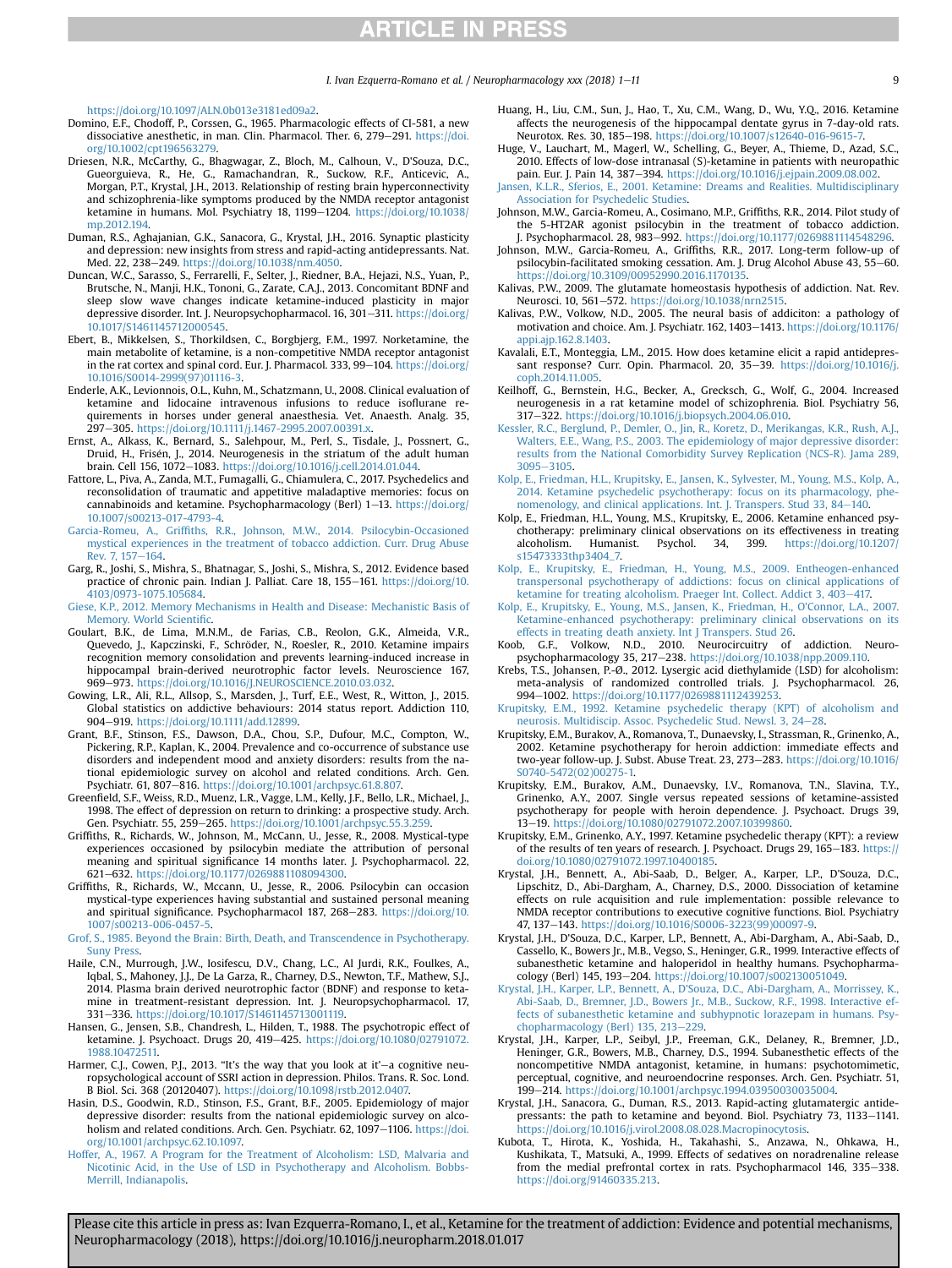<span id="page-9-0"></span>10 10 I. Ivan Ezquerra-Romano et al. / Neuropharmacology xxx (2018) 1–11

- Kurdi, M.S., Theerth, K.A., Deva, R.S., 2014. Ketamine: current applications in anesthesia, pain, and critical care. Anesth. Essays Res. 8, 283-290. [https://doi.](https://doi.org/10.4103/0259-1162.143110) [org/10.4103/0259-1162.143110](https://doi.org/10.4103/0259-1162.143110).
- Lapidus, K.A.B., Levitch, C.F., Perez, A.M., Brallier, J.W., Michael, K., Soleimani, L., Feder, A., Iosifescu, D.V., Charney, D.S., Murrough, J.W., 2014. A randomized controlled trial of intranasal ketamine in major depressive disorder. Biol. Psychiatry 76, 970-976. <https://doi.org/10.1016/j.biopsych.2014.03.026.A>.
- Larkin, G.L., Beautrais, A.L., 2011. A preliminary naturalistic study of low-dose ketamine for depression and suicide ideation in the emergency department, 1127-1131. <https://doi.org/10.1017/S1461145711000629>.
- Lee, J.L.C., 2009. Reconsolidation: maintaining memory relevance. Trends Neurosci. 32, 413-420. <https://doi.org/10.1016/j.tins.2009.05.002>.
- Lee, J.L.C., Di Ciano, P., Thomas, K.L., Everitt, B.J., 2005. Disrupting reconsolidation of drug memories reduces cocaine-seeking behavior. Neuron 47, 795-801. [https://](https://doi.org/10.1016/j.neuron.2005.08.007) [doi.org/10.1016/j.neuron.2005.08.007.](https://doi.org/10.1016/j.neuron.2005.08.007)
- Lee, J.L.C., Milton, A.L., Everitt, B.J., 2006. Cue-induced cocaine seeking and relapse are reduced by disruption of drug memory reconsolidation. J. Neurosci. 26, 5881e5887. <https://doi.org/10.1523/JNEUROSCI.0323-06.2006>.
- Lener, M.S., Kadriu, B., Zarate, C.A., 2017. Ketamine and beyond: investigations into the potential of glutamatergic agents to treat depression. Drugs 77, 381-401. <https://doi.org/10.1007/s40265-017-0702-8>.
- Lepack, A.E., Fuchikami, M., Dwyer, J.M., Banasr, M., Duman, R.S., 2015. BDNF release is required for the behavioral actions of ketamine. Int. J. Neuropsychopharmacol. 18 pyu033-pyu033. <https://doi.org/10.1093/ijnp/pyu033>.
- [Lewis, D.J., 1979. Psychobiology of active and inactive memory. Psychol. Bull. 86,](http://refhub.elsevier.com/S0028-3908(18)30017-0/sref89) [1054.](http://refhub.elsevier.com/S0028-3908(18)30017-0/sref89)
- Li, N., Lee, B., Liu, R.J., Banasr, M., Dwyer, J.M., Iwata, M., Li, X.Y., Aghajanian, G., Duman, R.S., 2010. mTOR-dependent synapse formation underlies the rapid antidepressant effects of NMDA antagonists (80-.). Science 329, 959-964. [https://doi.org/10.1126/science.1190287.](https://doi.org/10.1126/science.1190287)
- Lingford-Hughes, A., Welch, S., Peters, L., Nutt, D., 2012. BAP updated guidelines: evidence-based guidelines for the pharmacological management of substance abuse, harmful use, addiction and comorbidity: recommendations from BAP. J. Psychopharmacol. 26, 899-952. [https://doi.org/10.1177/0269881112444324.](https://doi.org/10.1177/0269881112444324)
- [Lydic, R., Baghdoyan, H.A., 2002. Ketamine and MK-801 decrease acetylcholine](http://refhub.elsevier.com/S0028-3908(18)30017-0/sref92) [release in the pontine reticular formation, slow breathing, and disrupt sleep.](http://refhub.elsevier.com/S0028-3908(18)30017-0/sref92) [Sleep 25, 617](http://refhub.elsevier.com/S0028-3908(18)30017-0/sref92)-[622](http://refhub.elsevier.com/S0028-3908(18)30017-0/sref92).
- Machado-Vieira, R., Salvadore, G., Diazgranados, N., Zarate, C.A.J., 2009. Ketamine and the next generation of antidepressants with a rapid onset of action. Pharmacol. Ther. 123, 143-150. <https://doi.org/10.1016/j.pharmthera.2009.02.010>.
- MacLean, K.A., Johnson, M.W., Griffiths, R.R., 2011. Mystical experiences occasioned by the hallucinogen psilocybin lead to increases in the personality domain of openness. J. Psychopharmacol. 25, 1453-1461. [https://doi.org/10.1177/](https://doi.org/10.1177/0269881111420188) [0269881111420188](https://doi.org/10.1177/0269881111420188).
- Mandyam, C.D., Koob, G.F., 2012. The addicted brain craves new neurons: putative role for adult-born progenitors in promoting recovery. Trends Neurosci. 35, 250-260. <https://doi.org/10.1016/j.tins.2011.12.005>.
- Markou, A., Kosten, T.R., Koob, G.F., 1998. Neurobiological similarities in depression and drug dependence: a self- medication hypothesis. Neuropsychopharmacology 18, 135-174. [https://doi.org/10.1016/S0893-133X\(97\)](https://doi.org/10.1016/S0893-133X(97)00113-9) [00113-9](https://doi.org/10.1016/S0893-133X(97)00113-9).
- Mason, B.J., Kocsis, J.H., Ritvo, E.C., Cutler, R.B., 1996. A double-blind, placebocontrolled trial of desipramine for primary alcohol dependence stratified on the presence or absence of major depression. JAMA1 275, 761-767. [https://doi.](https://doi.org/10.1001/jama.1996.03530340025025) [org/10.1001/jama.1996.03530340025025.](https://doi.org/10.1001/jama.1996.03530340025025)
- McAndrew, A., Lawn, W., Stevens, T., Porffy, L., Brandner, B., Morgan, C.J.A., 2017. A proof-of-concept investigation into ketamine as a pharmacological treatment for alcohol dependence: study protocol for a randomised controlled trial. Trials 18 (159). [https://doi.org/10.1186/s13063-017-1895-6.](https://doi.org/10.1186/s13063-017-1895-6)
- McGirr, A., Berlim, M.T., Bond, D.J., Fleck, M.P., Yatham, L.N., Lam, R.W., 2015. A systematic review and meta-analysis of randomized, double-blind, placebocontrolled trials of ketamine in the rapid treatment of major depressive episodes. Psychol. Med. 45, 693-704. <https://doi.org/10.1017/S0033291714001603>.
- Mclellan, A., Lewis, D., O'Brien, C., Kleber, H., 2000. Drug dependence, a chronic medical illness. JAMA, J. Am. Med. Assoc. 284, 1689. [https://doi.org/10.1001/](https://doi.org/10.1001/jama.284.13.1689) jama.284.13.1689
- Miller, C.A., Marshall, J.F., 2005. Molecular substrates for retrieval and reconsolidation of cocaine-associated contextual memory. Neuron 47, 873-884. [https://](https://doi.org/10.1016/J.NEURON.2005.08.006) [doi.org/10.1016/J.NEURON.2005.08.006](https://doi.org/10.1016/J.NEURON.2005.08.006).
- Moghaddam, B., Adams, B., Verma, A., Daly, D., 1997. Activation of glutamatergic neurotransmission by ketamine: a novel step in the pathway from NMDA receptor blockade to dopaminergic and cognitive disruptions associated with the prefrontal cortex. J. Neurosci. 17, 2921-2927. [https://doi.org/10.1016/0091-](https://doi.org/10.1016/0091-3057(93)90217-H) [3057\(93\)90217-H.](https://doi.org/10.1016/0091-3057(93)90217-H)
- Morgan, C.J.A., Curran, H.V., 2012. Ketamine use: a review. Addiction 107, 27-38. [https://doi.org/10.1111/j.1360-0443.2011.03576.x.](https://doi.org/10.1111/j.1360-0443.2011.03576.x)
- Morgan, C.J.A., McAndrew, A., Stevens, T., Nutt, D., Lawn, W., 2017. Tripping up addiction: the use of psychedelic drugs in the treatment of problematic drug and alcohol use. Curr. Opin. Behav. Sci. 13, 71-76. [https://doi.org/10.1016/j.](https://doi.org/10.1016/j.cobeha.2016.10.009) [cobeha.2016.10.009.](https://doi.org/10.1016/j.cobeha.2016.10.009)
- Morgan, C.J.A., Mofeez, A., Brandner, B., Bromley, L., Curran, H.V., 2004. Ketamine impairs response inhibition and is positively reinforcing in healthy volunteers: a dose-response study. Psychopharmacology (Berl) 172, 298-308. [https://doi.](https://doi.org/10.1007/s00213-003-1656-y) [org/10.1007/s00213-003-1656-y.](https://doi.org/10.1007/s00213-003-1656-y)

Nader, K., Schafe, G.E., Le Doux, J.E., 2000. Fear memories require protein synthesis

in the amygdala for reconsolidation after retrieval. Nature 406, 722. [https://doi.](https://doi.org/10.1038/35021052) [org/10.1038/35021052.](https://doi.org/10.1038/35021052)

- Niesters, M., Khalili-Mahani, N., Martini, C., Aarts, L., van Gerven, J., van Buchem, M.a., Dahan, A., Rombouts, S., 2012. Effect of subanesthetic ketamine on intrinsic functional brain connectivity. Anesthesiology 117, 868-877. [https://](https://doi.org/10.1097/ALN.0b013e31826a0db3) [doi.org/10.1097/ALN.0b013e31826a0db3.](https://doi.org/10.1097/ALN.0b013e31826a0db3)
- Noonan, M.A., Bulin, S.E., Fuller, D.C., Eisch, A.J., 2010. Reduction of adult hippocampal neurogenesis confers vulnerability in an animal model of cocaine addiction. J. Neurosci. 30, 304-315. [https://doi.org/10.1523/JNEUROSCI.4256-](https://doi.org/10.1523/JNEUROSCI.4256-09.2010) [09.2010](https://doi.org/10.1523/JNEUROSCI.4256-09.2010).
- O'Brien, C.P., Gardner, E.L., 2005. Critical assessment of how to study addiction and its treatment: human and non-human animal models. Pharmacol. Ther. 108, 18-58. https://doi.org/10.1016/j.pharmthera.2005.06.018
- O'Hara, D., Ganeshalingam, K., Gerrish, H., Richardson, P., 2014. A 2 year experience of nurse led conscious sedation in paediatric burns. Burns 40, 48-53. [https://](https://doi.org/10.1016/J.BURNS.2013.08.021) [doi.org/10.1016/J.BURNS.2013.08.021.](https://doi.org/10.1016/J.BURNS.2013.08.021)
- Ota, K.T., Duman, R.S., 2013. Environmental and pharmacological modulations of cellular plasticity: role in the pathophysiology and treatment of depression. Neurobiol. Dis. 57, 28-37. <https://doi.org/10.1016/j.nbd.2012.05.022>.
- [Oye, I., Paulsen, O., Maurset, A., 1992. Effects of ketamine on sensory perception:](http://refhub.elsevier.com/S0028-3908(18)30017-0/sref112) [evidence for a role of N-methyl-D-aspartate receptors. J. Pharmacol. Exp.](http://refhub.elsevier.com/S0028-3908(18)30017-0/sref112) [Therapeut. 260, 1209.](http://refhub.elsevier.com/S0028-3908(18)30017-0/sref112)
- Parwani, A., Weiler, M.A., Blaxton, T.A., Warfel, D., Hardin, M., Frey, K., Lahti, A.C., 2005. The effects of a subanesthetic dose of ketamine on verbal memory in normal volunteers. Psychopharmacology (Berl) 183, 265-274. [https://doi.org/](https://doi.org/10.1007/s00213-005-0177-2) [10.1007/s00213-005-0177-2](https://doi.org/10.1007/s00213-005-0177-2).
- Paul, R.K., Singh, N.S., Khadeer, M., Moaddel, R., Sanghvi, M., Green, C.E., O'Loughlin, K., Torjman, M.C., Bernier, M., Wainer, I.W., 2014. (R,S)-Ketamine metabolites (R,S)-norketamine and (2S,6S)-hydroxynorketamine increase the mammalian target of rapamycin function. Anesthesiology 121, 149-159. [https://](https://doi.org/10.1097/ALN.0000000000000285) [doi.org/10.1097/ALN.0000000000000285](https://doi.org/10.1097/ALN.0000000000000285).
- Peterbauer, C., Larenza, P.M., Knobloch, M., Theurillat, R., Thormann, W., Mevissen, M., Spadavecchia, C., 2008. Effects of a low dose infusion of racemic and S-ketamine on the nociceptive withdrawal reflex in standing ponies. Vet. Anaesth. Analg. 35, 414-423. <https://doi.org/10.1111/j.1467-2995.2008.00402.x>.
- Pettinati, H.M., 2004. Antidepressant treatment of co-occurring depression and alcohol dependence. Biol. Psychiatry 56, 785-792. [https://doi.org/10.1016/j.](https://doi.org/10.1016/j.biopsych.2004.07.016) [biopsych.2004.07.016](https://doi.org/10.1016/j.biopsych.2004.07.016).
- [Quello, S.B., Brady, K.T., Sonne, S.C., 2005. Mood disorders and substance use dis](http://refhub.elsevier.com/S0028-3908(18)30017-0/sref117)[order: a complex comorbidity. Sci. Pract. Perspect 3, 13.](http://refhub.elsevier.com/S0028-3908(18)30017-0/sref117)
- Rebecca, B., Nock, M.K., Charney, D.S., Link, C., 2009. Effects of intravenous ketamine on explicit and implicit measures of suicidality in treatment-resistant depression. Biol. Psychiatry 66, 522-526. [https://doi.org/10.1016/j.biopsych.2009.04.](https://doi.org/10.1016/j.biopsych.2009.04.029) [029](https://doi.org/10.1016/j.biopsych.2009.04.029).
- Rudd, R., Seth, P., Felicita, D., Scholl, L., 2016. Increases in drug and opioid-involved overdose deaths - United States, 2010-2015. MMWR Morb. Mortal. Wkly. Rep. 65, 1445-1452. [https://doi.org/10.15585/mmwr.mm655051e1.](https://doi.org/10.15585/mmwr.mm655051e1)
- Sabino, V., Narayan, A.R., Zeric, T., Steardo, L., Cottone, P., 2013. mTOR activation is required for the anti-alcohol effect of ketamine, but not memantine, in alcoholpreferring rats. Behav. Brain Res. 9-16. [https://doi.org/10.1016/j.bbr.2013.02.](https://doi.org/10.1016/j.bbr.2013.02.030.mTOR) [030.mTOR](https://doi.org/10.1016/j.bbr.2013.02.030.mTOR).
- Scheidegger, M., Walter, M., Lehmann, M., Metzger, C., Grimm, S., Boeker, H., Boesiger, P., Henning, A., Seifritz, E., 2012. Ketamine decreases resting state functional network connectivity in healthy subjects: implications for antidepressant drug action. PLoS One 7, 1-9. [https://doi.org/10.1371/journal.pone.](https://doi.org/10.1371/journal.pone.0044799) [0044799](https://doi.org/10.1371/journal.pone.0044799).
- Scheller, M., Bufler, J., Hertle, I., Schneck, H.J., Franke, C., Kochs, E., 1996. Ketamine blocks currents through mammalian nicotinic acetylcholine receptor channels by interaction with both the open and the closed state. Anesth. Analg. 83, 830-836. [https://doi.org/10.1097/00000539-199610000-00031.](https://doi.org/10.1097/00000539-199610000-00031)
- [Sessa, B., 2012. The Psychedelic Renaissance: Reassessing the Role of Psychedelic](http://refhub.elsevier.com/S0028-3908(18)30017-0/sref123) [Drugs in 21st Century Psychiatry and Society, First. ed. Muswell Hill Press.](http://refhub.elsevier.com/S0028-3908(18)30017-0/sref123)
- Sheline, Y.I., Price, J.L., Yan, Z., Mintun, M.A., 2010. Resting-state functional MRI in depression unmasks increased connectivity between networks via the dorsal nexus. Proc. Natl. Acad. Sci. 107, 11020-11025. [https://doi.org/10.1073/pnas.](https://doi.org/10.1073/pnas.1000446107) [1000446107.](https://doi.org/10.1073/pnas.1000446107)
- Singh, I., Morgan, C., Curran, V., Nutt, D., Schlag, A., McShane, R., 2017. Ketamine treatment for depression: opportunities for clinical innovation and ethical foresight. The Lancet Psychiatry 4, 419-426. [https://doi.org/10.1016/S2215-](https://doi.org/10.1016/S2215-0366(17)30102-5) [0366\(17\)30102-5.](https://doi.org/10.1016/S2215-0366(17)30102-5)
- Singh, J.B., Fedgchin, M., Daly, E.J., De Boer, P., Cooper, K., Lim, P., Pinter, C., Murrough, J.W., Sanacora, G., Shelton, R.C., Kurian, B., Winokur, A., Fava, M., Manji, H., Drevets, W.C., Van Nueten, L., 2016. A double-blind, randomized, placebo-controlled, dose-frequency study of intravenous ketamine in patients with treatment-resistant depression. Am. J. Psychiatry 173, 816-826. [https://](https://doi.org/10.1176/appi.ajp.2016.16010037) [doi.org/10.1176/appi.ajp.2016.16010037.](https://doi.org/10.1176/appi.ajp.2016.16010037)
- Sleigh, J., Harvey, M., Voss, L., Denny, B., 2014. Ketamine more mechanisms of<br>action than just NMDA blockade. Trends Anaesth. Crit. Care 4, 76–81. [https://](https://doi.org/10.1016/j.tacc.2014.03.002) [doi.org/10.1016/j.tacc.2014.03.002.](https://doi.org/10.1016/j.tacc.2014.03.002)
- [S](http://refhub.elsevier.com/S0028-3908(18)30017-0/sref128)ö[nmez, M.B., G](http://refhub.elsevier.com/S0028-3908(18)30017-0/sref128)ö[rgülü, Y., K](http://refhub.elsevier.com/S0028-3908(18)30017-0/sref128)ö[se Ç](http://refhub.elsevier.com/S0028-3908(18)30017-0/sref128)ı[nar, R., Kahyac](http://refhub.elsevier.com/S0028-3908(18)30017-0/sref128)ı [K](http://refhub.elsevier.com/S0028-3908(18)30017-0/sref128)ı[l](http://refhub.elsevier.com/S0028-3908(18)30017-0/sref128)ı[ç, E., Ünal, A., Vardar, M., 2016.](http://refhub.elsevier.com/S0028-3908(18)30017-0/sref128) [Alterations of BDNF and GDNF serum levels in alcohol-addicted patients during](http://refhub.elsevier.com/S0028-3908(18)30017-0/sref128) [alcohol withdrawal. Eur. J. Psychiatr. 30, 109](http://refhub.elsevier.com/S0028-3908(18)30017-0/sref128)-[118](http://refhub.elsevier.com/S0028-3908(18)30017-0/sref128).
- [Sos, P., Klirova, M., Novak, T., Kohutova, B., Horacek, J., Palenicek, T., 2013. Rela](http://refhub.elsevier.com/S0028-3908(18)30017-0/sref129)[tionship of ketamine's antidepressant and psychotomimetic effects in unipolar](http://refhub.elsevier.com/S0028-3908(18)30017-0/sref129) [depression, 55, 57](http://refhub.elsevier.com/S0028-3908(18)30017-0/sref129)-[63](http://refhub.elsevier.com/S0028-3908(18)30017-0/sref129).